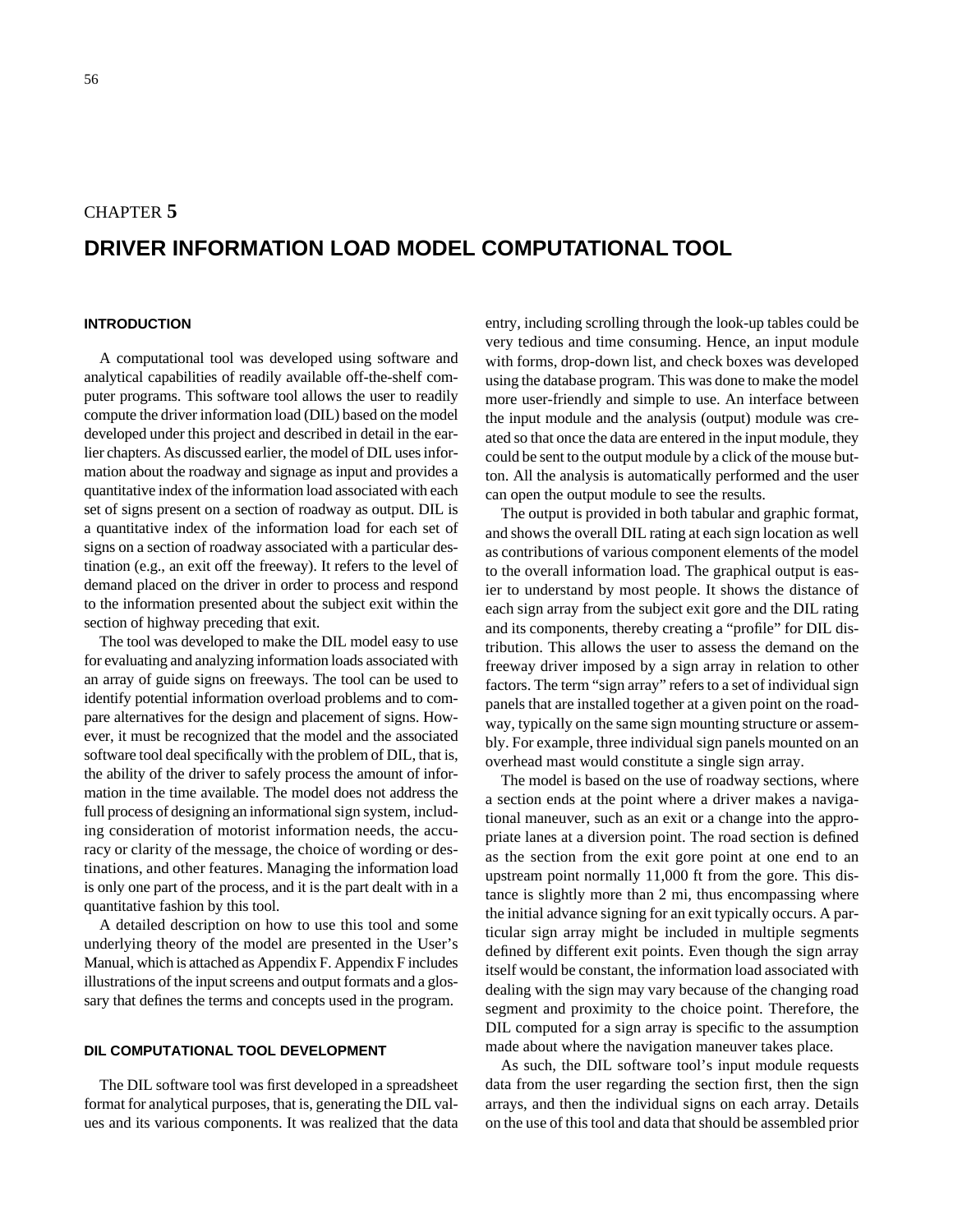to using it are presented in the User's Manual section in Appendix F.

#### **USING THE DIL PROFILE TO IDENTIFY DIO**

While the DIL model does not provide any thresholds for driver information overload (DIO), it can be used to compare relative complexities of alternative information systems. At the heart of the model is the DIL "Profile," as described in Chapter 3. An example of using the DIL for an actual situation, where several interchanges exist in close proximity and is believed to exhibit DIO, is presented here.

#### **Application of the Model**

A comparison of the DIL Profile for an alternate signing scheme is also provided. This example is for a section of NB I-395 toward the District of Columbia from Virginia ending at the interchange for the George Washington Memorial Parkway. An inventory of the then-existing signs was conducted by BMI on the subject highway for a project in 1997 and recommendations were made to modify several guide signs to improve navigation. The current DIL model was not available then, and recommendations were based on standard engineering practices, *MUTCD* guidelines, and knowledge of local conditions. This example illustrates the application of the DIL model to compare the relative complexity of signs for alternative information highway sign information systems.

#### *Existing Signing Conditions*

Figure 26 shows the array of signs leading up to the subject interchange. To develop the DIL Profile, the following steps were taken based on the guidelines presented earlier:

- 1. A computerized program was used to develop the DIL Profile.
- 2. The total number of sign arrays (multiple signs on a single structure constitute an array) related to the subject interchange was identified and distances of these sign arrays from the exit gore were obtained.
- 3. Data on geometric features within 11,000 ft of the exit gore, e.g., number of curves, merges, weaves, exits, lane drops, and maximum number of lanes, were obtained and entered into the computer model, which computes the Roadway Density component of the DIL.
- 4. Each sign within every sign array was related to one of the sign categories listed in the look-up table and a base sign load rating was selected based on the upper and lower bound guidance provided in the look-up table.
- 5. Elements of a selected sign that were different than the base sign in the selected category were identified. Appropriate modification to the base rating was applied to obtain the adjusted sign rating.
- 6. Based on all these inputs, the model computes the other components of the DIL, namely, Maneuver Proximity (MP), Local Information Density, and Sign Array Information Demand for each sign array.
- 7. Finally, the total DIL Profile is shown in Figure 27, which is a numerical value corresponding to each sign array location. This value is shown by the star symbol, with the numeric value immediately above it. It includes the four components of DIL.

The DIL Profile indicates that there is a definitive peaking of information load around Sign Array 105 along with high rating at Sign Array 104 location. At each of these locations, the Sign Array Information Demand component of the DIL is significantly higher than for other signs. This is indicative of high complexity of these two sign arrays. Total DIL for Sign Array 106 is also high. But it should be noted that the Local Information Density Component is largely responsible for this high rating, which is due to its proximity to Sign Array 105. As shown in Figure 27, Sign Arrays 104 and 105 each have multiple signs on a single structure and are complicated, whereas Sign Array 106 is simply an exit gore sign. Hence, the results of the model appear to be reasonable.

#### *Proposed Signing Scheme*

As mentioned earlier, a set of modified signs for this section was developed and recommended. Figure 28 shows the array of signs proposed for this section. The DIL Profile was developed for the proposed signing scheme following similar steps as for the existing signs and is shown in Figure 29. It can be seen from this chart that the peak DIL rating (star symbol) at the Sign Array 105 location would be reduced significantly with the proposed signing scheme. Moreover, the model estimates elimination of a sharp "spike" in the DIL Profile and the profile of total information load rating follows more closely to the MP component of the DIL. Comparing the DIL profiles for the two scenarios, there is a marginal increase in the total information load rating estimated to result from the proposed signing scheme at Sign Array 101 location. However, the reductions in the information load at other locations are more significant and important because of their proximity to the exit gore.

Hence, this model provides a tool to evaluate the effectiveness of guide signs in terms of not overburdening the drivers with too much information. This model can be used to identify the critical locations with peak DIL ratings in a busy highway corridor. It also points to factors that highway engineers should investigate further to ascertain the causes of a high DIL rating.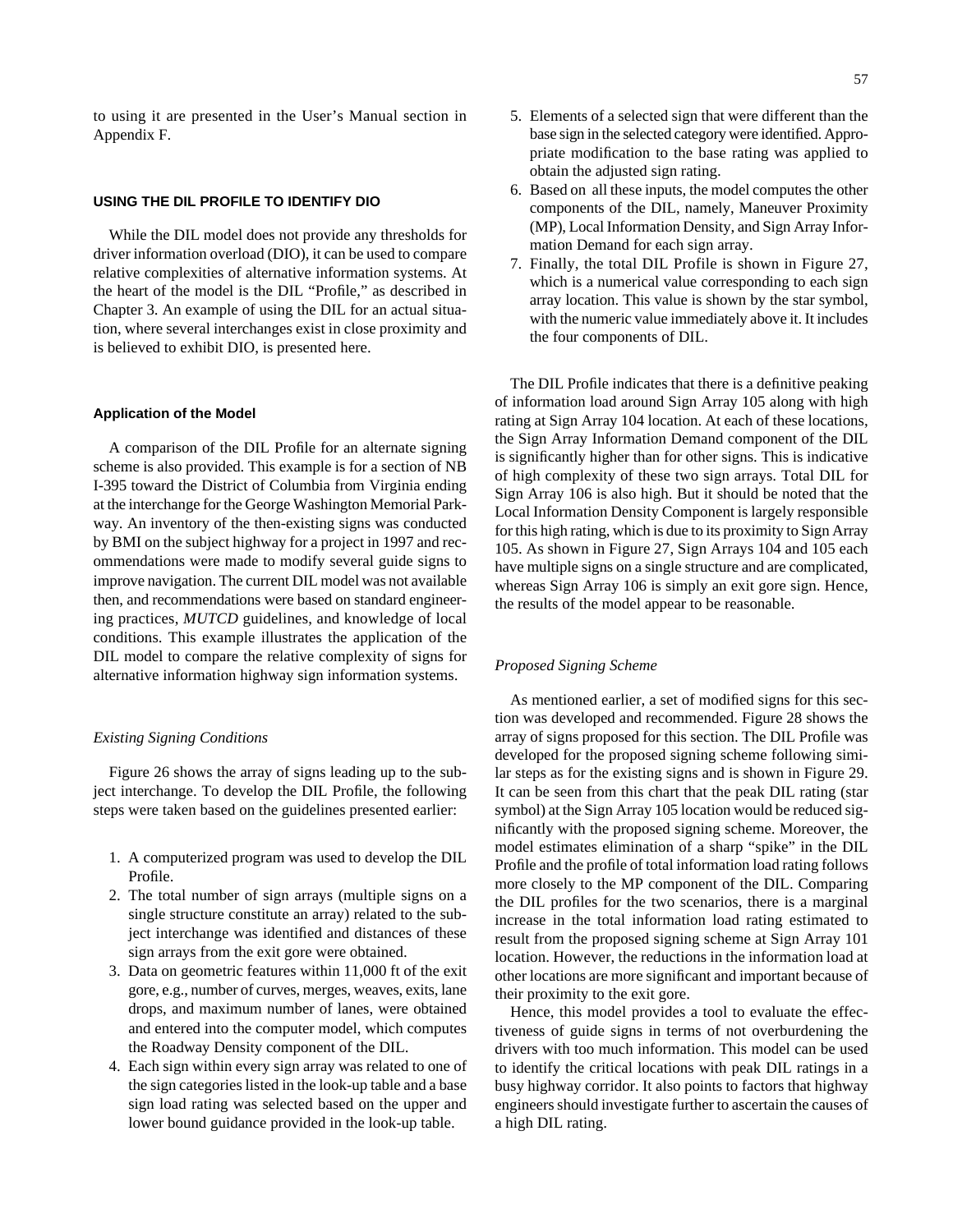

# **Evaluation of the Model**

The model and the software were presented to the Guide and Motorist Information (GMI) Technical Committee of the National Committee of Uniform Traffic Control Devices (NCUTCD) at their annual meeting in January 2002. Several participants indicated interest in using the DIL tool, and the tool was sent to four interested professionals for their review and comments. All members of the NCHRP Panel for this

project were also sent a copy of the DIL program for their review and comments. All recipients of the program were asked to respond to address the following questions:

- 1. Do you feel this analytical tool is useful for practical application or is it too academic?
- 2. Are there any improvements you can suggest that would improve its usefulness?
- 3. Was the program easy to use, understand, and follow?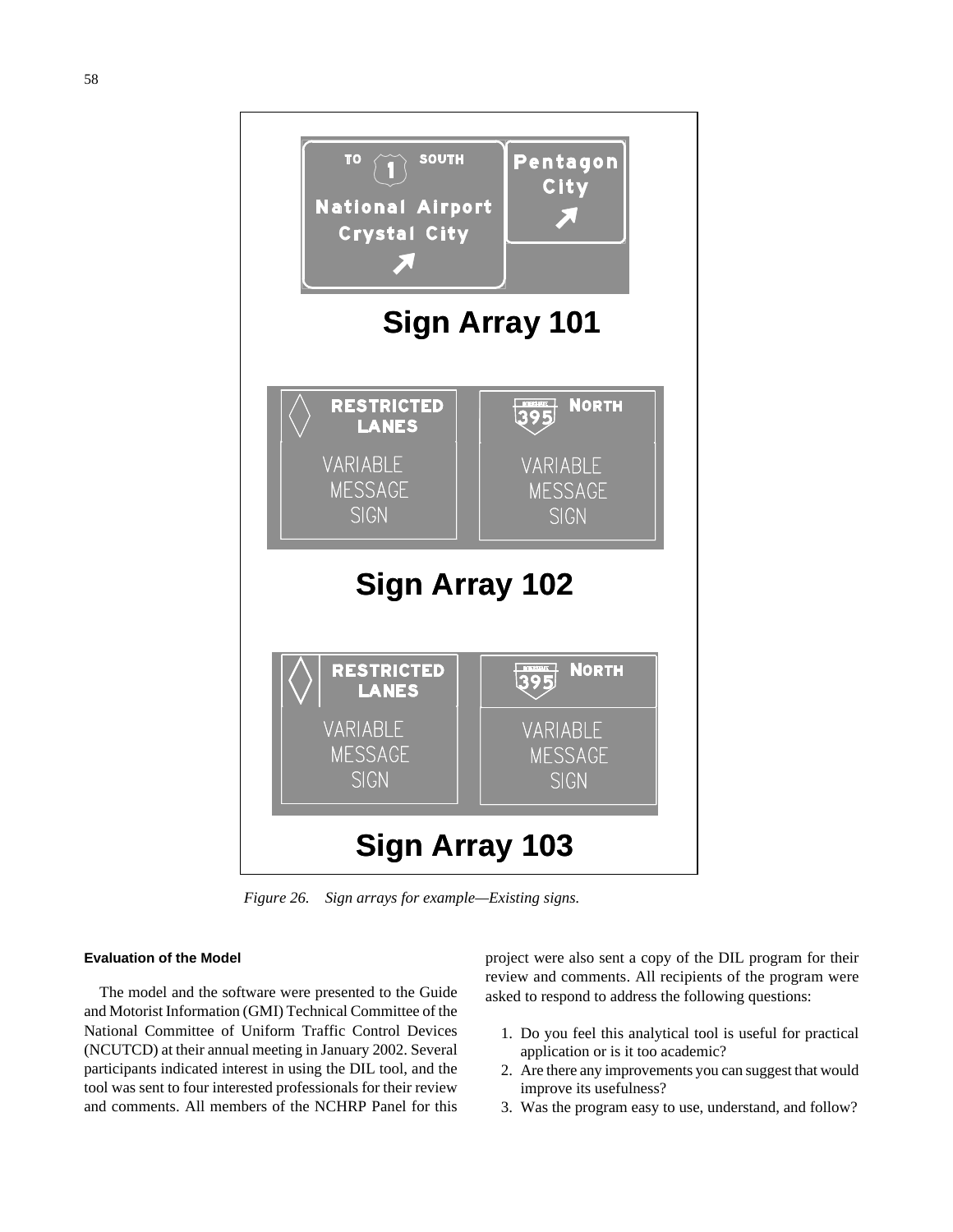

*Figure 26. (Continued)*

The researchers received four responses from practitioners, one of which was from an NCHRP Panel member. While some respondents indicated that they used the program, none of them actually applied it to any real world situation. Some indicated that they will be using this tool later in the year for evaluating some actual signs.

The responses generally pointed out that for the program to become more practical, there was a need to establish some thresholds for DIL to estimate when an information overload situation will occur. This seemed to be their biggest concern. Also, the respondents felt that this program will not be able

to help solve the "urban clutter" caused by closely spaced interchanges and associated signs. Others wanted more "utility" features added to the software.

The program was then presented to the NCHRP Project Panel at a meeting in June 2002. The panel members made some specific comments and suggestions related to the software, including specific situations when the program "crashed," need for additional fields, or the capability to parse unwanted records. The tool was then modified to incorporate those comments.

In terms of responses to the comments, the project team has the following to offer: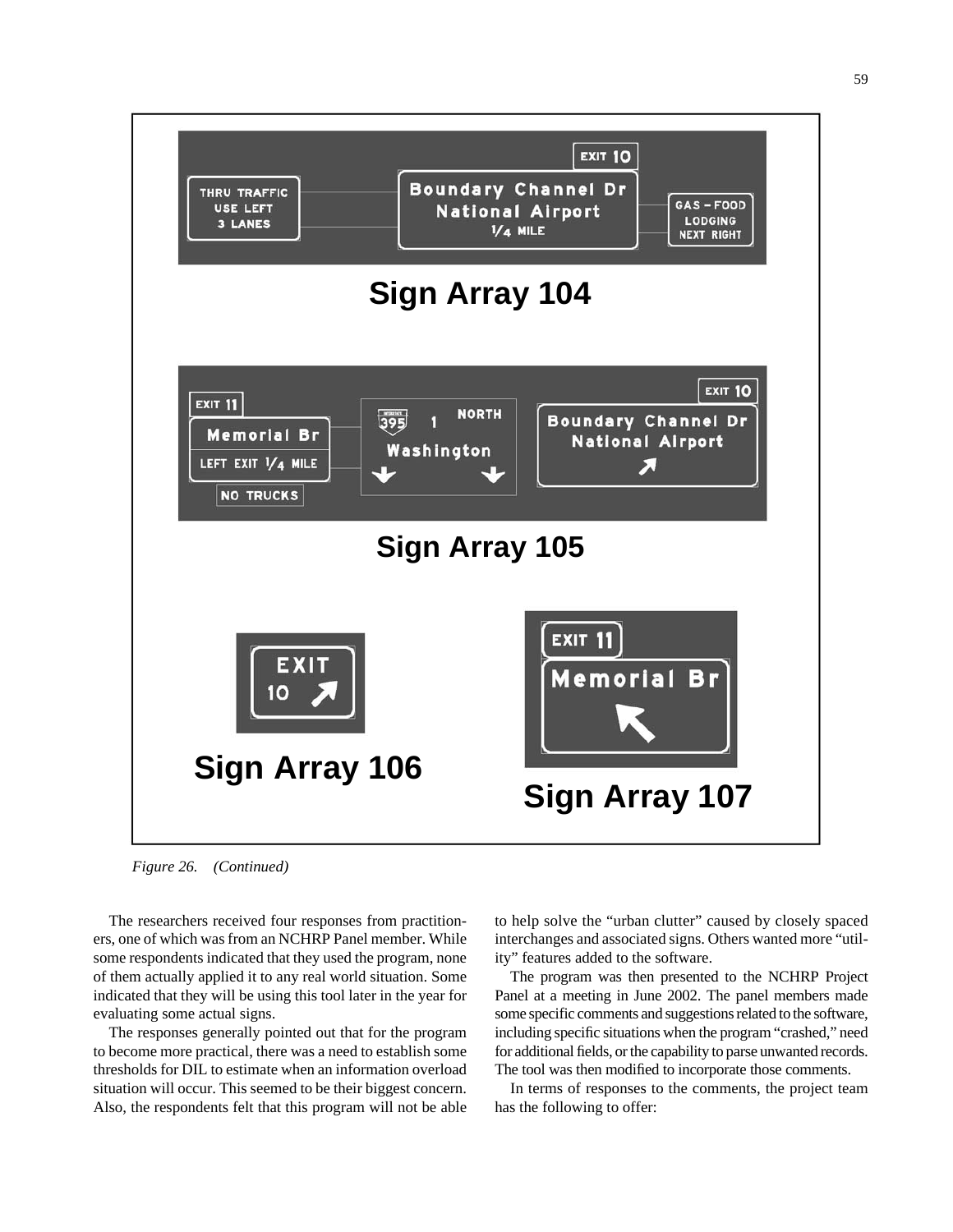## **COMPONENTS OF DRIVER INFORMATION LOAD (DIL)**



*Figure 27. DIL profile for example section—Existing conditions.*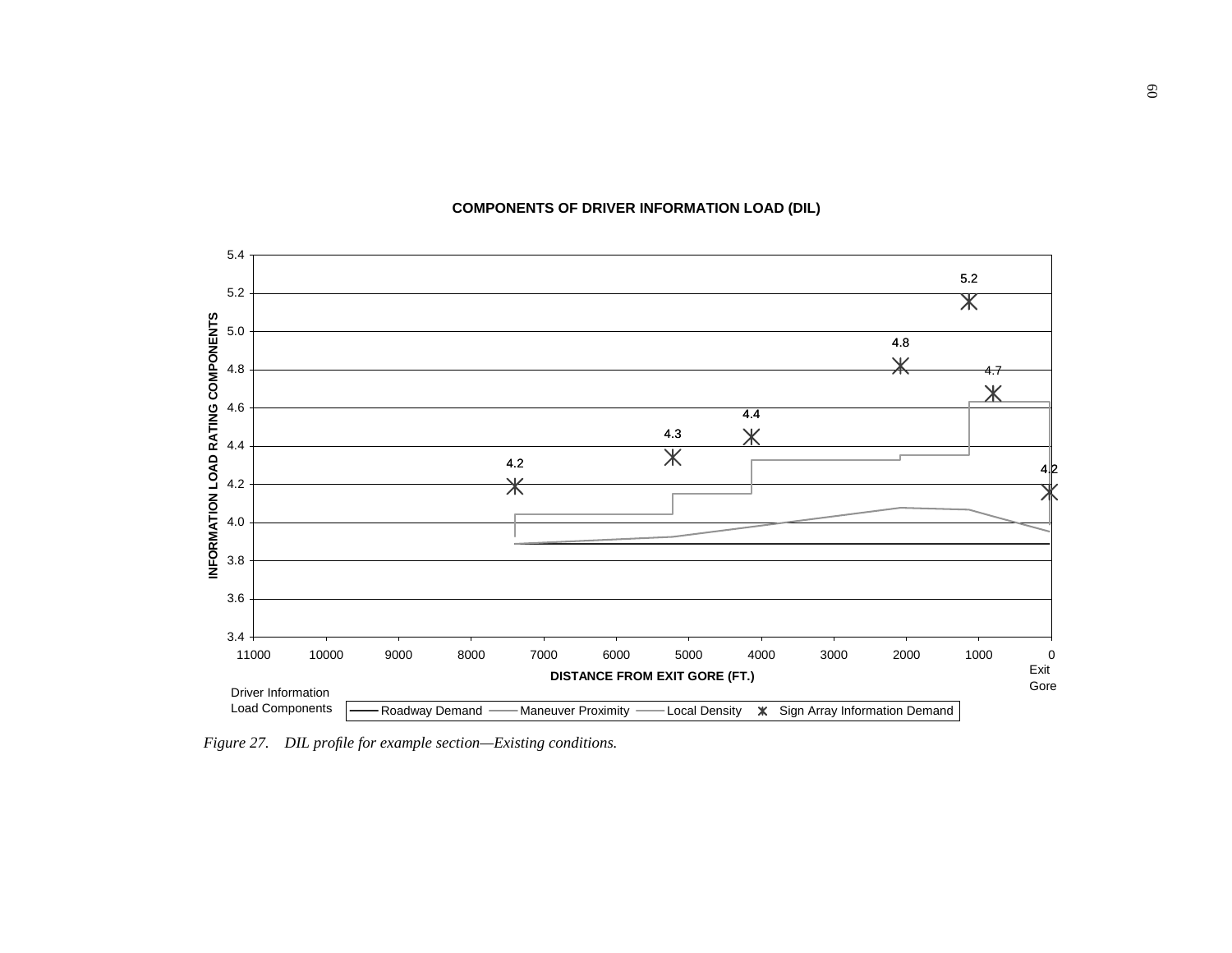

*Figure 28. Sign arrays for example section—Proposed signs.*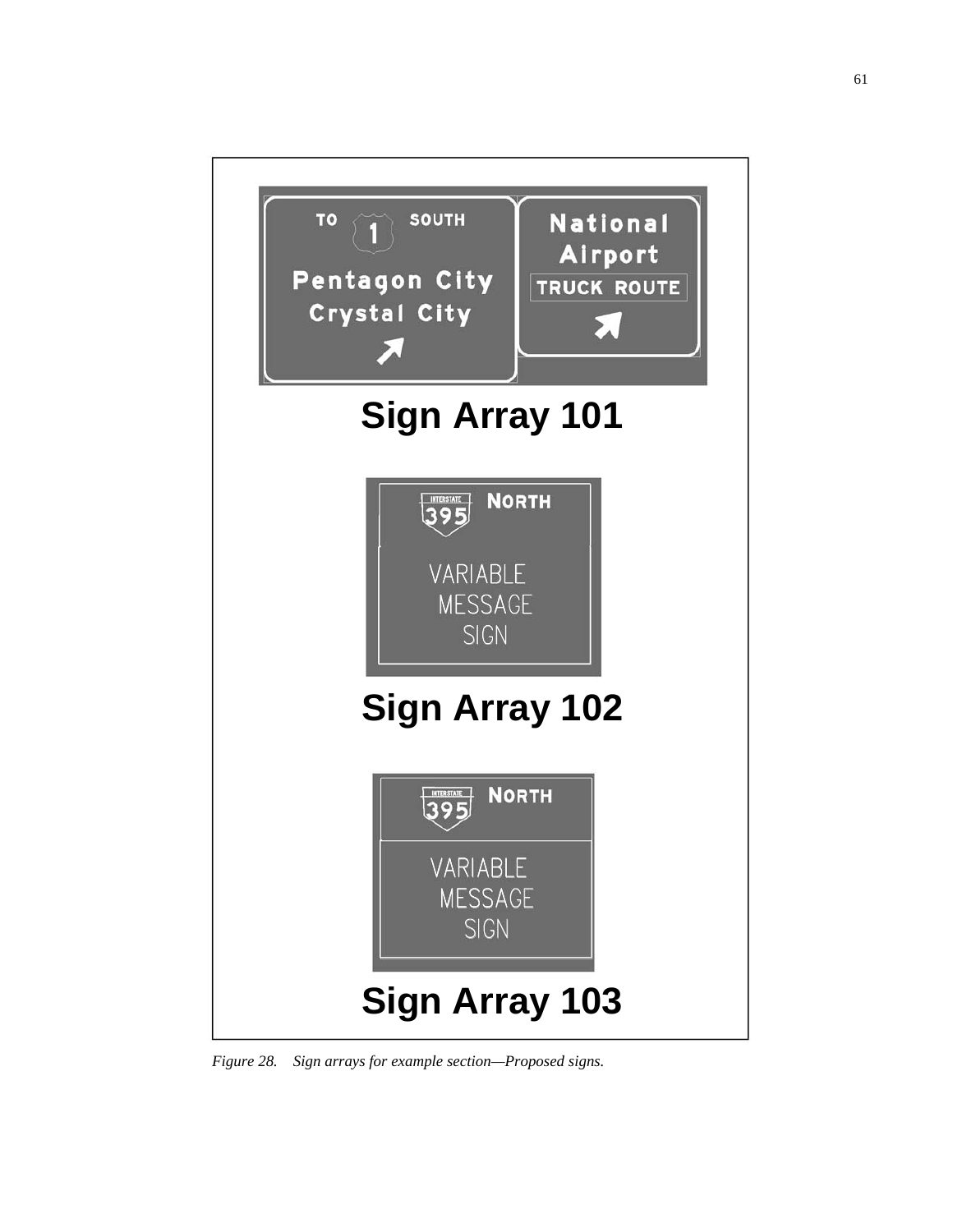

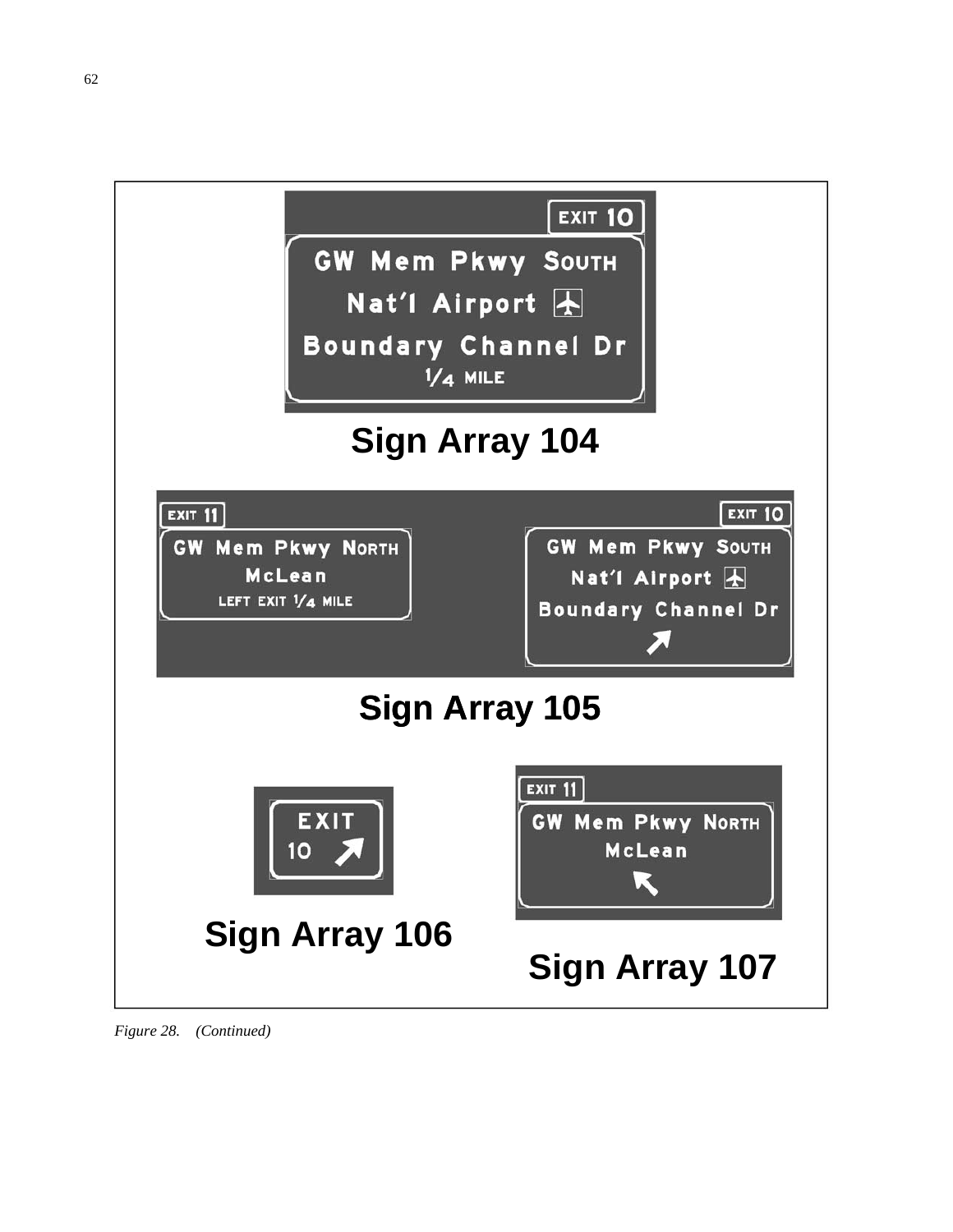#### **COMPONENTS OF DRIVER INFORMATION LOAD (DIL)**



*Figure 29. DIL profile for example section—Proposed signs.*

- The DIL program is intended to be used by experienced traffic engineers who would assemble all the required information before using the tool.
- Once the data are properly assembled, the actual data entry into the input module takes a very short time to complete.
- Urban freeway segments with closely spaced interchanges can be analyzed and evaluated using this tool. In fact, this tool provides an excellent opportunity to identify the problem locations and contributing factors within the scope of the model. This has been illustrated in the "Application of the Model" section of this chapter.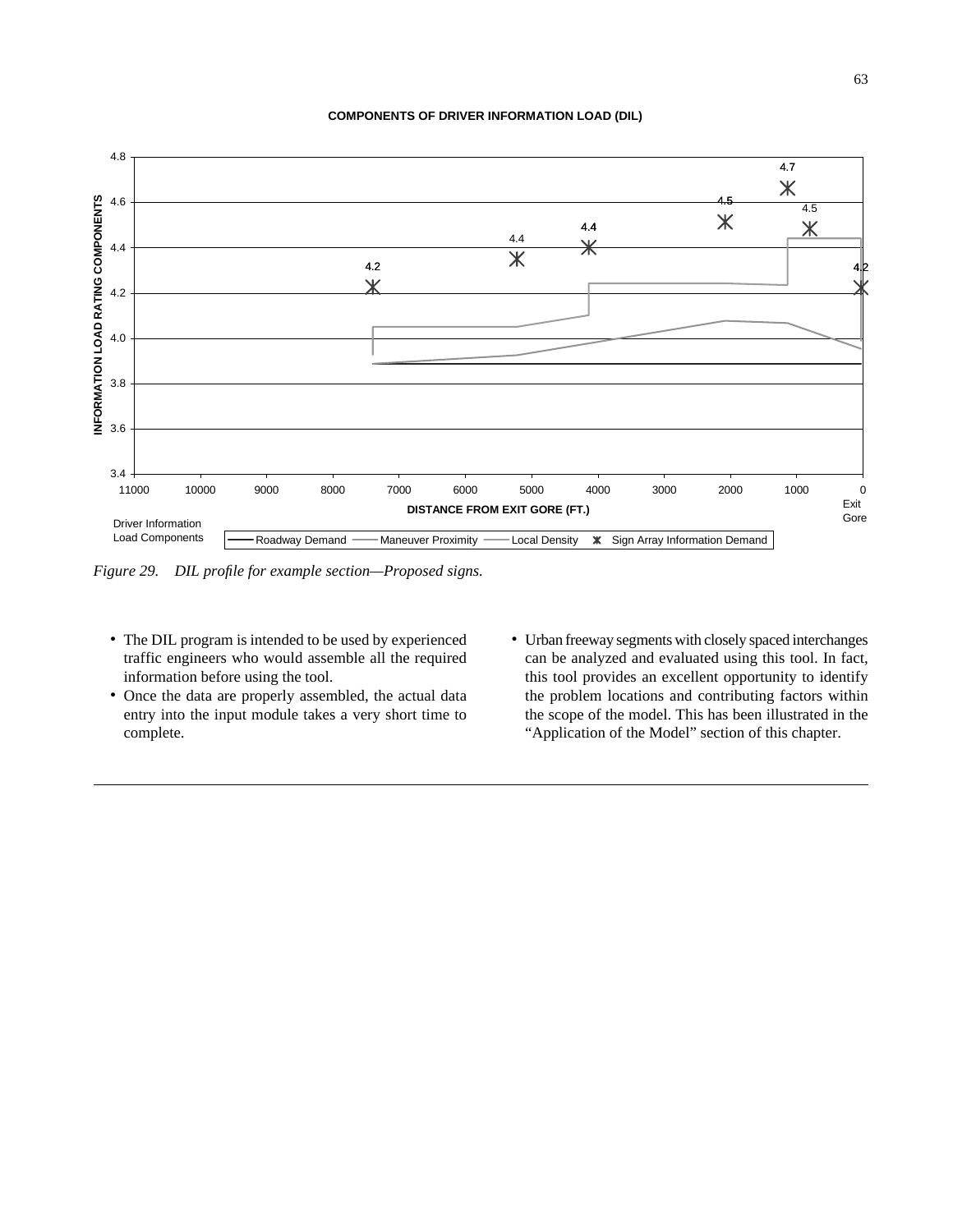## CHAPTER **6**

# **GUIDELINES FOR IDENTIFYING AND PREVENTING DRIVER INFORMATION OVERLOAD RELATED TO GUIDE SIGNS ON FREEWAYS**

#### **INTRODUCTION**

Normally driving is a relatively simple task and does not overly tax the ability of the driver to process information and respond in a correct, efficient, and safe manner. However, there are situations when a significant percentage of the drivers, especially the elderly drivers or inexperienced younger drivers, find that there simply is so much information, or possibly confusing information, that they either have to compensate by reducing speed, or knowingly or unknowingly miss information that is critical to their driving task. Also, drivers of all ages and experience unfamiliar with the highway, especially in the vicinity of urban areas, may have similar experiences. Driver information overload (DIO) is commonly used as a rubric for this condition.

DIO can occur, for certain drivers, when there is more information presented than can be processed in sufficient time. The information can come from all types of traffic control devices identified in the *MUTCD*, but most notably from traffic signs. It can also stem from the roadway geometrics, e.g., complicated interchanges with left- and right-side ramps, and can be compounded under heavy-volume, high-speed traffic and in work zone areas. Non-highway features, such as billboards or signs on buildings can also add to the information load. While there are numerous contributors to DIO and it can occur on all types of roads, this study has focused on what is believed to be the more frequent condition, guide and related signs on freeways.

Highway guide signs are critical devices that provide guidance and navigation information to the driver. For the driver unfamiliar with the route, they are crucial for finding one's way. Even with adequate trip preparation and use of a map (now with the possibility of in-vehicle navigation systems), motorists would not be able to find their destination without adequate guide signs. Motorists have many destinations and are hopeful that highway guide signs will provide those destinations in their sign messages. However, this is not practical with fixed highway signs. Providing too many destinations and other guidance and way-finding information on a specific sign or group of signs would certainly cause DIO.

The guidelines that are provided here are meant to assist the engineer responsible for designing and/or maintaining roadway information systems to avoid DIO, at least for the vast majority of the driving public. The guidelines are structured as follows:

- A working definition of DIO, at least with respect, to highway guide and related signing, is provided.
- Guidance is provided on how to identify DIO with current or proposed signing.
- Guidance is provided on what measures can be taken to minimize the driver information loading through the application of already established principles of information, i.e., sign design.

The guidance is drawn from the research conducted for this study, already existing state-of-the-art knowledge, and the combined judgments of the research staff.

#### **DEFINITION OF DIO**

Most people feel that there are locations or situations (combination of location, traffic, etc.) where, as motorists, they have felt "information overload." They know it when they experience it, but they have difficulty defining or describing it. They likely felt uncomfortable and/or confused, may have had to reduce their speed, were possibly not sure of their direction, and possibly even took the wrong turn (perhaps even making an erratic maneuver in doing so). Even traffic engineers are not unanimous as to what constitutes DIO.

In the early stages of this project, a questionnaire was sent to 20 state and 20 local traffic engineers selected to represent all areas of the country. Responses were received from 27 persons. For one of the questions, those surveyed were asked to define DIO. While most stated that, in essence, it was too much information for the motorist to process in sufficient time, there were a few who believed that other signing deficiencies could contribute to information overload, such as small letter size, missing or misleading information, etc. Therefore, a definition of DIO is needed, at least with regard to this study, and the following is offered:

*DIO occurs when the driver cannot process the roadway information in sufficient time to respond properly and safely at the design speed or the 85th percentile operating speed, whichever is higher.*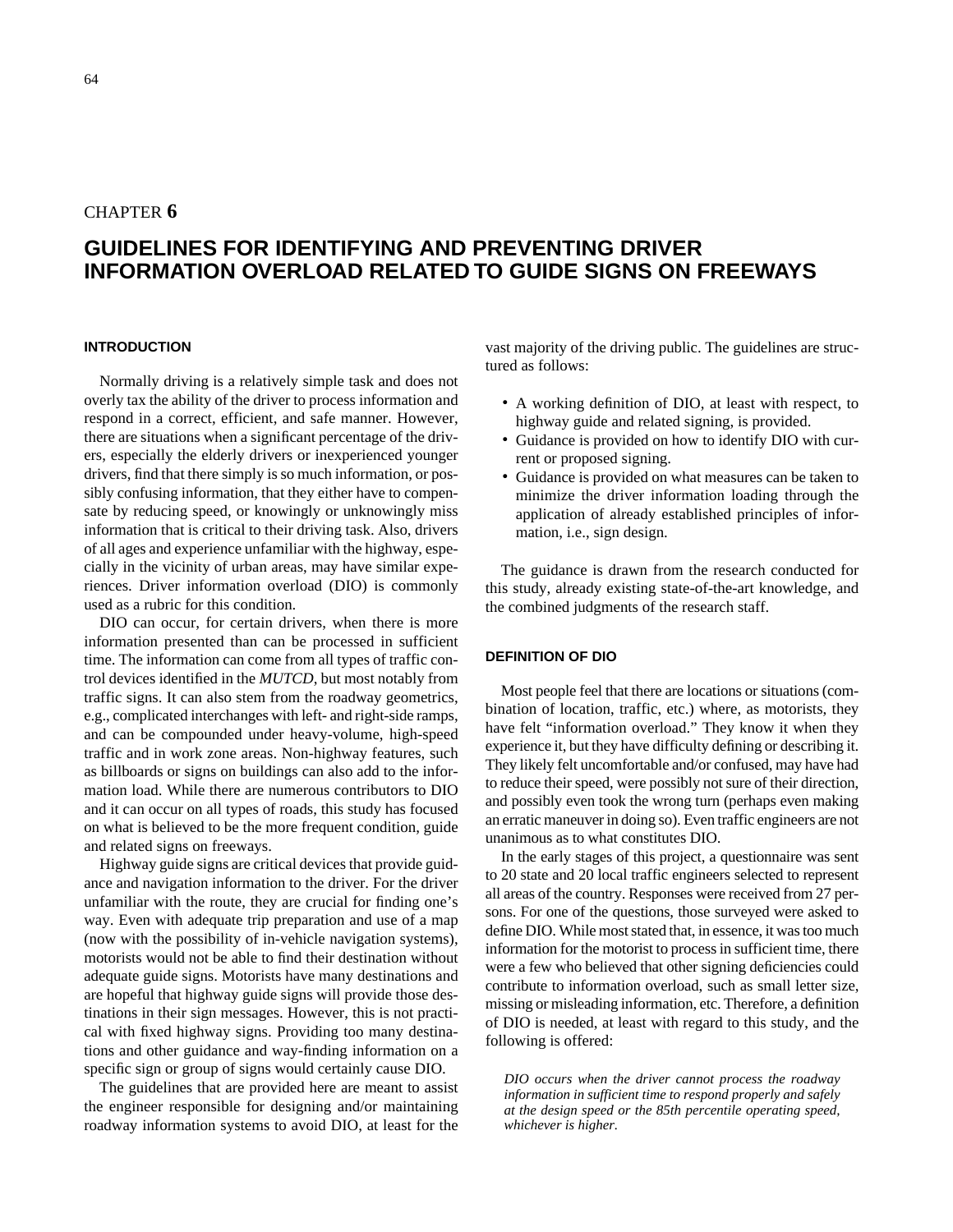This definition is explained as follows:

**Roadway information**—While the roadway features, design elements, and the various traffic control devices (signs, markings, signals, etc.) collectively provide the roadway information upon which decisions about a driver's desired guidance and control are made, this project focused on roadway signing, and in particular, guide and guide-related signing (signs found in Section 2E of the *MUTCD*, Millennium Edition). Hence, *guide sign information* could replace *roadway information* for the purposes of this study.

**Driver**—Guide signing is designed primarily to meet the needs of the unfamiliar driver who must rely on the message for way-finding. It must accommodate those segments of the driving population who are likely to require longer than average processing and response times, such as the elderly and novice drivers.

**Process**—This term is meant to include all elements of information processing from initial detection of the device, to reading and comprehension of the message, to making an appropriate decision on whatever maneuver may be required, and ending with initiation of the required response based on the decision made.

**Sufficient time to respond properly and safely at the design speed**—This term means that the driver has been able to process the information (signing) at a distance upstream sufficient to accommodate the desired maneuver (e.g. lane change for exiting) at the design speed or the 85th percentile operating speed, whichever is higher.

#### **WHY IS DIO A PROBLEM?**

DIO is problematic to the driver for a number of reasons. If the driver is confronted with information overload, then he/she may reduce his/her speed in order to have more time to process the information; this action could result in traffic slow downs, conflicts, and possibly collisions. At a freeway exit, where this overload is likely to occur, the driver may make a late exit resulting in an erratic maneuver, such as crossing the gore area or even backing up on the shoulder or the ramp to correct the wrong turn. That erratic maneuvers are more frequent at locations with high-information load has been shown in an earlier research by Taylor and McGee (*21*). In an NCHRP study entitled, "Improving Traffic Operations and Safety at Exit Gore Areas," they evaluated what factors caused drivers to make erratic maneuvers when exiting the freeway. Their findings were that there are numerous reasons, which relate to the deficiencies of the driver (distracted, not sure of direction, etc.), the information (confusing sign legend, insufficient advance warning, etc.), and the geometrics of the interchange (e.g., sight distance to the ramp). While the study did not attempt to relate erratic maneuver occurrence to the amount of sign information, it is noted from their study that of the nine sites that were studied, the two sites that experienced the highest erratic maneuver rate (erratic maneuvers per volume) were those that had the highest sign density and highest information loading on the guide signs.

### **HOW TO DETERMINE IF DIO EXISTS**

Specifying when DIO exists is not easy. There are no precise rules or values that resulted from this research, nor has there been any offered from previous research. What this project did develop is an evaluation tool—the DIL Profile that can be used for evaluating alternative sign systems based on the relative DIL produced. That tool was discussed in Chapter 5.

The DIL Profile is partially based on the results of the experiment discussed in Section 4.2. The results of that experiment are found in Table 2, which provides a load rating value for numerous sign types. Although these values cannot be used directly to determine if any given sign or array of signs has too much information, they provide a simple means of estimating a rough relative demand.

Aside from using the DIO model, some general guidance, drawn from the results of this project and from previous research, about when an individual guide sign will likely cause DIO is as follows:

- The number of destinations exceeds two, especially if the word length is long (eight letters or more); and
- The number of route markers exceeds two; a sign with more than two destinations and/or more than two route symbols is likely to cause an information processing problem for some drivers.

For situations where there are multiple signs on a sign structure, DIO can result from the following:

- Two sign panels with more than two destination names and two route symbols on any one sign;
- Three guide sign panels with any one sign having more than two destination names; or
- More than three sign panels, regardless of message content.

DIO is likely to occur at those locations that have heavy density of information in terms of proximity of signs and sign message content. More specifically, DIO is likely under the following condition:

• Spacing between two guide signs, including supplemental signs, is less than 800 ft, where there is one destination on the second sign, and 1,200 ft where there are two or three destinations on the second sign.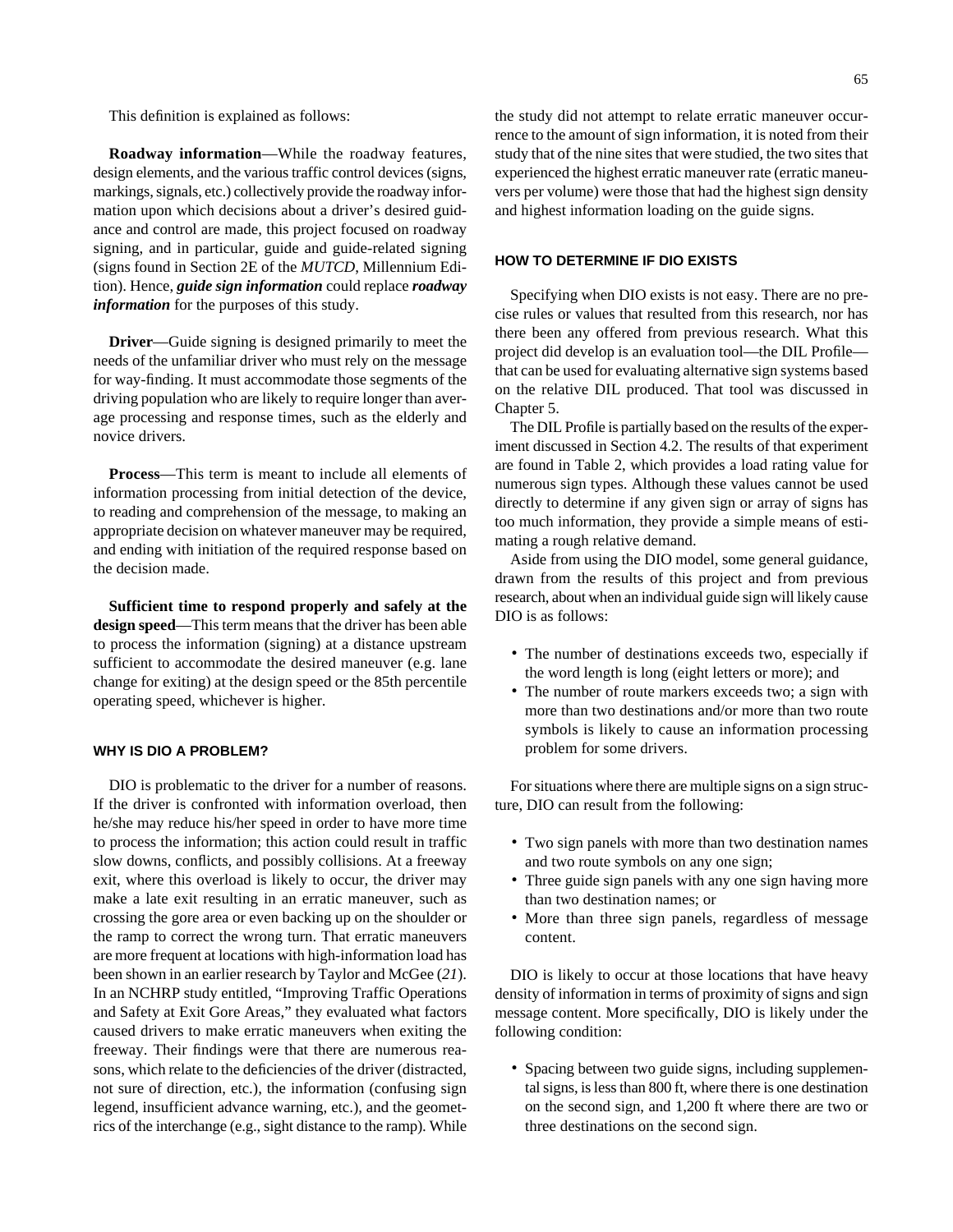Figure 30 shows a simple advance guide sign for a freeway exit. This certainly would not be considered information overload for any reasonable driver. Figure 31 shows an array of signing for a freeway location that has interchanges in close proximity. Some drivers experiencing this situation for the first time are likely to consider this as DIO. From these examples it is easy to say what may or may not be DIO. However, it is not so easy to provide guidelines on when DIO begins for drivers of varying information processing capabilities. Nonetheless, it can be stated that, in general, DIO can occur with:

- An individual sign with too much message content;
- Multiple sign panels at the same location with or without an individual sign having too much information;
- Signs in close proximity (i.e., short spacing between signs), with or without an individual sign having too much information; or
- Other situations when other distracting factors may cause DIO.

These situations are elaborated upon with examples below.





*Figure 31. Example of a sign array with high-information load.*

#### **Too Much Information on One Sign**

There is no doubt that a single guide sign panel or other navigation-related sign can have too much information in the form of destinations (i.e., place name, street name, and route symbol), cardinal directions, exit numbers, arrows, and other exit directions. Figure 32 shows a sign that is not a typical highway guide sign, but it has so much information content that most would agree it could cause DIO. What determines "too much" is based on many interrelated factors including the size of the sign legend, the complexity of the message (word length), the driver's visual and information processing capabilities, and the vehicle speed.

Examples of signs with multiple destinations can be often found on our highways, as shown in Figure 33. But the question related to these signs is, "Is it too much information?"

There is no standard in the *MUTCD* as to the maximum amount of legend allowed on one guide sign. However, the *MUTCD* does provide guidance (i.e., should statements) on this item where it states in Section 2D-07 regarding guide signs on conventional roads:

*. . . the legend on a guide sign must be kept to a minimum to be legible at a glance during the few moments that a driver can turn his eyes from the road. Guide signs should be limited to three lines of principal legend . . . Principal legend includes only place name, route numbers, and street names. Symbols, action information, cardinal directions, and exit numbers may make up other lines of legend, within reasonable limits.*

For guide signs on expressways, the *MUTCD* provides the following guidance in Section 2E-09:

*No more than two destination names or street names should be shown on any Advance Guide Sign or Exit Direction sign. A city name and street name on the same sign should be avoided. Where two or three signs are placed on the same supports, destinations or names should be limited to one per line, or to a total of three in the display. Sign legends should Figure 30. Example of sign with low-information load. not exceed three lines of copy.*



*Figure 32. Example of a sign with too much message content.*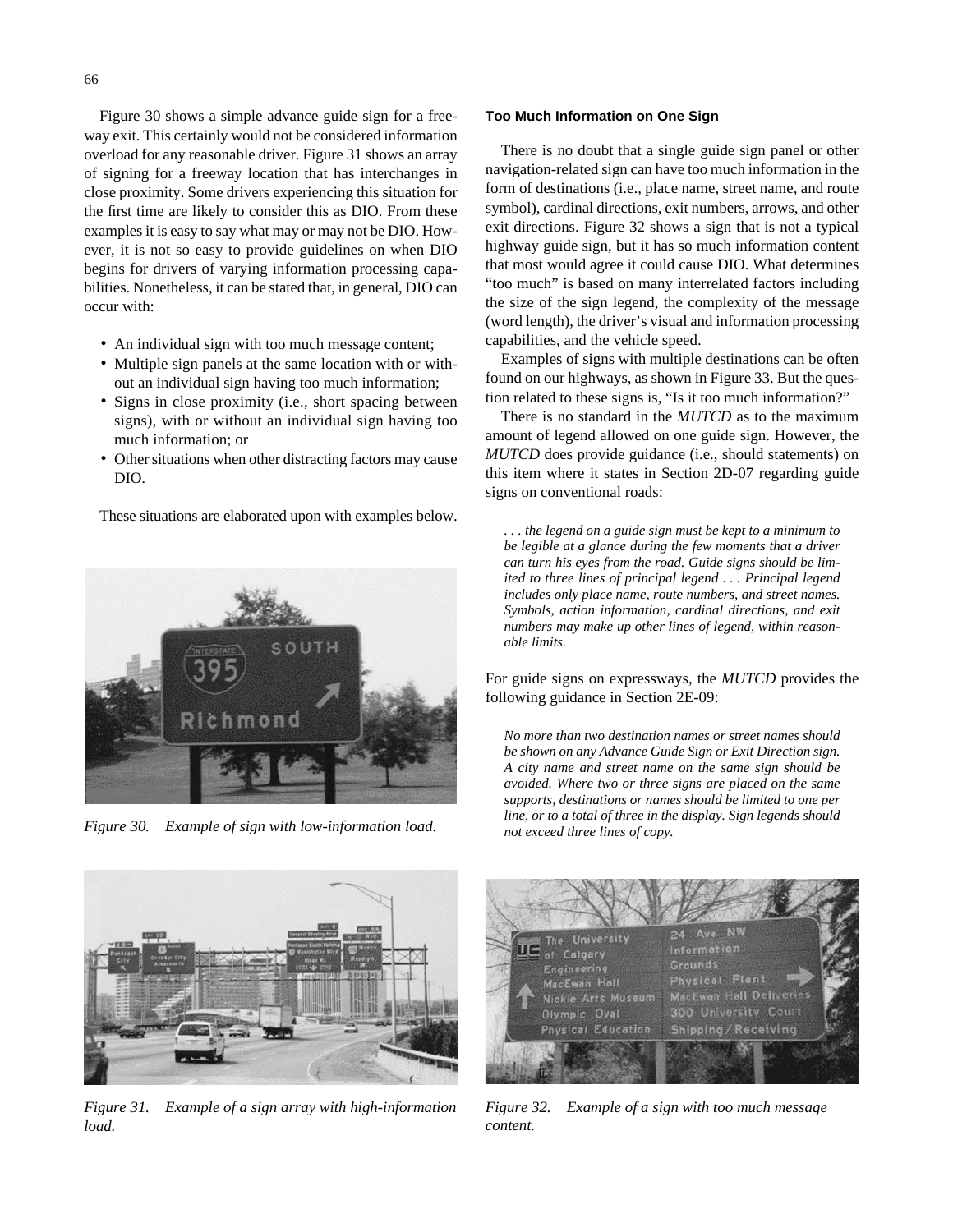

*Figure 33. Examples of signs with a lot of information—Is it too much information?*

Providing message content that exceeds these guidelines, does not necessarily mean that the sign(s) will cause DIO, but they are reasonable thresholds beyond which the possibility increases significantly.

#### **Multiple Sign Panels at the Same Location**

While an individual sign's message content may not be considered information overload, DIO can occur where there is more than one sign on a sign structure. Figure 34 shows four sign panels on a single overhead structure; this is likely to be considered information overload for some drivers.

Section 2E-10 of current version of the *MUTCD*, which deals with the number of signs at an overhead installation, states that

*. . . the number of signs at these locations [i.e. where overhead signs are warranted] should be limited to only those essential in communicating pertinent destination information to the road user. Exit Direction signs for a single exit and the Advance Guide signs should have only one panel with one or two destinations. Regulatory signs, such as speed limits, should not be used in conjunction with overhead guide sign installations. Because road users have limited time to read and comprehend sign messages, there should be no more than three guide signs displayed at any one location either on the overhead structure or its support.*

#### **Signs in Close Proximity**

Motorists need time to detect, read, process the information, and make a decision and respond, if appropriate, to each and every sign. This time equates to a distance that varies by the highway speed. In urban areas, interchanges are frequently close to one another or there are several destinations for which directional guidance is deemed necessary. In these situations, spacing between signs can be so short that the motorist may have difficulty processing the needed information, which constitutes a DIO situation.

As part of an improvement feasibility study for a section of I-395 in Northern Virginia, the guide signs were evaluated to determine if they could be simplified or otherwise improved. Along a 3.33-mi section from Glebe Road to the Potomac River bridges, there are three interchanges that have a combined count of 20 sign structures with 40 individual sign panels. Many of the sign panels have three lines of copy. In some areas, the spacing between signs is less than the minimum 800 ft specified in the *MUTCD*. This area is well known for



*Figure 34. Example of potential DIO situation due to multiple sign panels at one location.*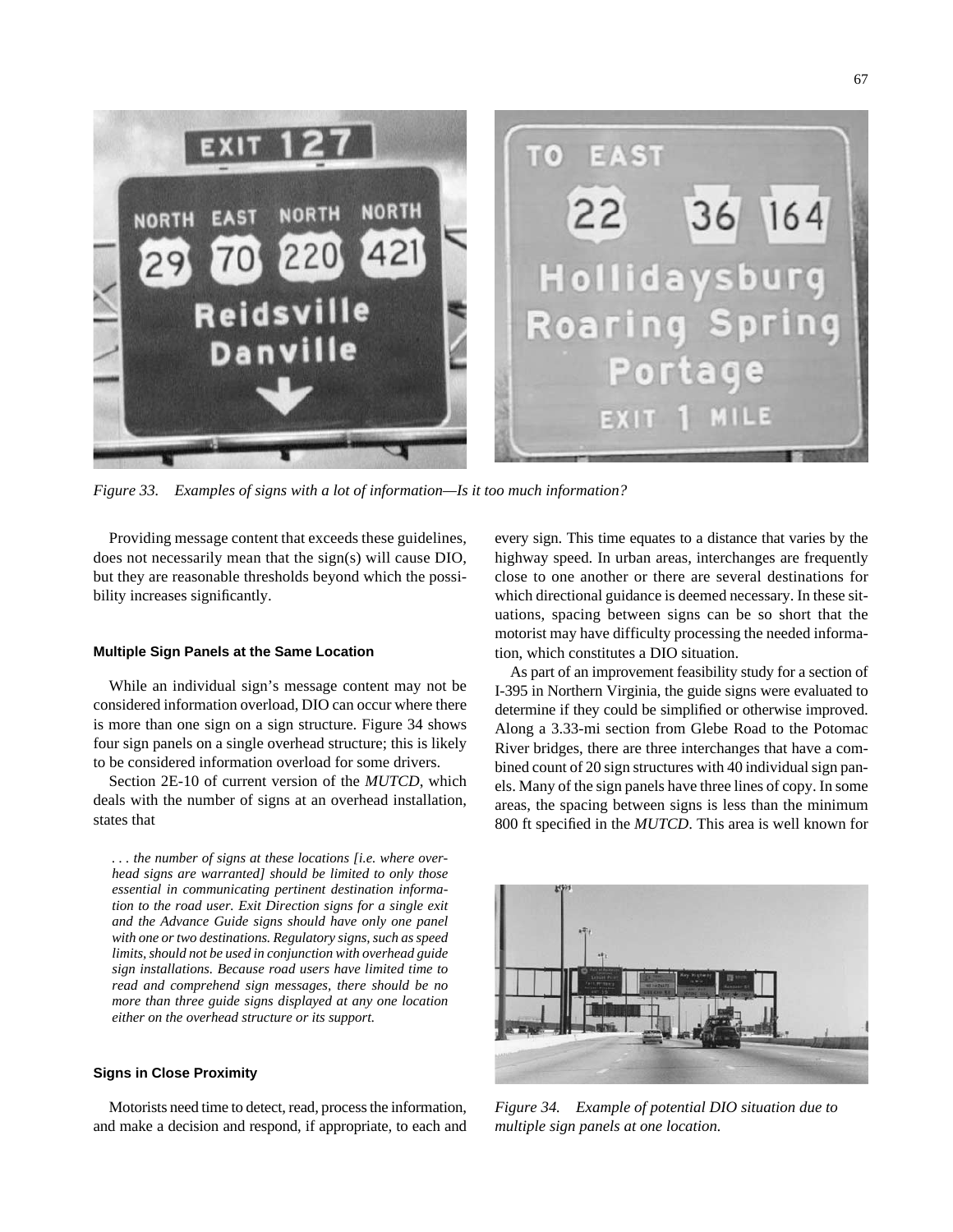causing navigational problems for drivers unfamiliar with the area and can be considered as an area of DIO.

As noted above, the current Millennium Edition of the *MUTCD* offers the following guidance regarding spacing between signs:

*. . . Guide signs placed in advance of an interchange deceleration lane should be spaced at least 240 m (800 ft) apart. (Section 2E.7)*

Other than this spacing guidance, the following statements are provided in the *MUTCD*:

- Where there is less than 800 ft between interchanges, Interchange Sequence Series signs should be used instead of the Advance Guide sign for the affected interchanges. [Section 2E-37]
- If only one advance guide sign is used, the supplemental sign should follow by at least 800 ft. [Section 2E-32]
- With regard to Specific Service Signing [Section 2F.06]: ". . . There should be at least 800 feet spacing between Specific Service signs, except for Specific Service ramp signs." [As depicted by Figure 2F-2 in the *MUTCD*, this spacing applies to distances between two logo signs and between a logo sign and a guide sign.]

#### **Other Situations Causing DIO**

It was observed from both the early field reconnaissance drive by the research team and during the on-road experiments that drivers felt uncomfortable (overloaded) at complex interchanges, especially under high volume conditions. This was observed even where the signs themselves may not suggest excessive information load. At these locations, the driver must pay attention to driving control tasks.

At least two other situations, occurring on freeways, can result in or influence DIO:

- One geometric situation that occurs frequently in urban areas is where an interchange is in close proximity of the merge of two major Interstate roadways. In this situation, motorists who wish to exit at the interchange have to weave across a heavy volume of merging traffic from the other Interstate. These maneuvers take up much of the attention of the driver making it more difficult for the driver to process the guide sign information. The example shown in Figure 2 earlier represents such situations. As the signs indicate, there are interchanges in close proximity, one with a left-hand exit, another with a right-hand exit, and the third one has a lane drop. Besides, this sign is located where there are other interchanges in close proximity upstream of the sign location.
- Any time there is construction on a freeway, especially near an interchange, it is more difficult for the motorists to give full attention to the signing. Quite often in con-

struction zone areas, there is a lane reduction, lane width reduction, or a lane shift. Attending to these situations detracts from the motorist's ability to process the information from the signing.

#### **HOW TO AVOID OR MINIMIZE DIO**

Since DIO is partly a function of the information processing capability of the driver, and since there is a wide range of information processing capabilities among the driving population, it is unlikely that DIO could be eliminated. Some drivers will experience DIO at certain situations no matter how well the information is presented. Nonetheless, a variety of principles can be followed that will at least minimize the occurrence of DIO for the vast majority of drivers. These principles are enumerated below.

#### **Avoid Complex Highway Design Configurations**

It has been often stated within the highway engineering community that "if you can't sign it, don't design it." Sometimes, especially in urban areas, highway designers will prepare designs of interchanges that are fairly complex with left and right exits, exit ramps that split, lane drops, exit ramps in close proximity, etc. These designs often are dictated by the need to design within a given right-of-way. The designs result in multiple decision points in close proximity making it difficult to adhere to principles of good sign design. Recognizing that there are budget and right-of-way limitations, the designer should seek a plan that avoids these multiple decision points and will result in a less dense signing plan.

#### **Consider Signing Needs Early and Throughout the Road Design Process**

During the preliminary engineering phase of a new or reconstructed facility, the traffic engineering department or those responsible for sign design should be consulted about the ability to adequately sign for the design options. This is especially true for complex designs as discussed above, but should hold for even relatively simple designs.

Throughout the design process, the sign designer should think beyond what specific sign would be needed at a certain location. The designer should consider the demands placed upon the driver from the road design as well as from the expected traffic levels. Well ahead of peak demand points, which are in an area of about 1,500 ft from the gore, the designer should clearly provide the information the driver needs to resolve any uncertainty. The signs, markings, and geometry should work together to clarify answers to: where must I be, when must I be there, and what is coming up?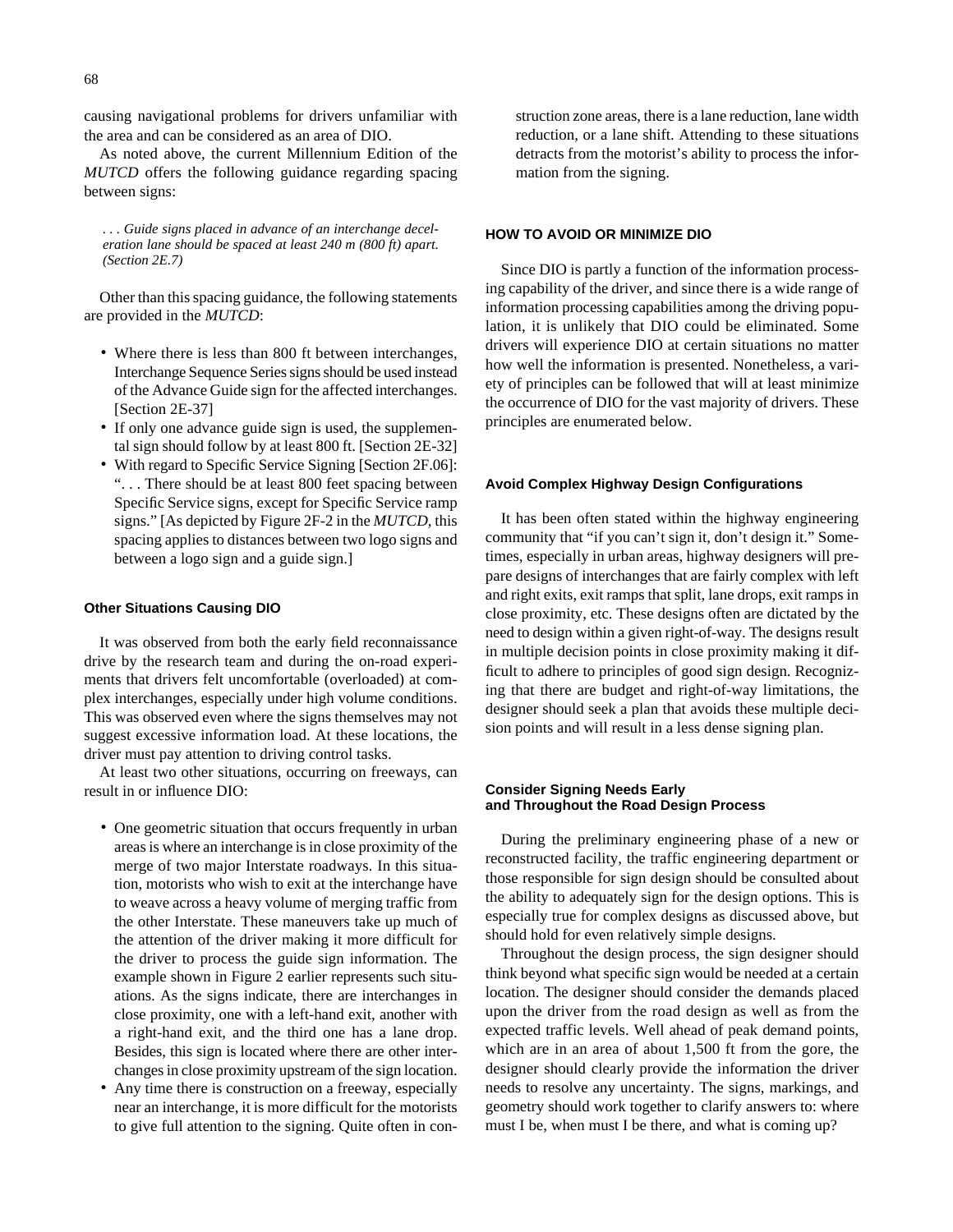#### **Follow Standards and Guidelines of the MUTCD**

While the *MUTCD* is not a "how to" manual, it provides several guideline-type statements that, if followed, will minimize the occurrence of signing systems causing DIO. Several excerpts from the current edition of the *MUTCD* that directly or indirectly provide sign guidance for expressway/freeway signs to avoid DIO have been presented earlier. Adherence to these guidelines should minimize the possibility of a sign information system that would cause DIO.

#### **Spreading of Information Load**

As has been discussed, DIO occurs when there is too much information presented at any one location for the motorist to process in sufficient time. The information load profile conceptually demonstrates how the information loading significantly increases with sign message density, as determined by number of destinations, length of words, number of symbols, exiting information, spacing of signs, etc. There may be opportunities where this sign message density can be reduced by spreading some of the information along the route, i.e., moving less critical information to other locations away from the high density area.

Another example of sign spreading would be the use of supplemental signs. At some locations, it may be necessary to provide directional information for several destinations. The *MUTCD* recommends that no more than three destinations be on any one guide sign. However, even a single sign with three destinations along with route symbols and exiting information can be a problem for some motorists on a highvolume, urban freeway. Consideration should be given to using a supplemental sign where the third, or even a fourth, destination could be placed. In this way the information load is spread out along the route. However, based on the results of the studies conducted for this project, it appears that the advantages of spreading sign density are not seen until about 800 ft of separation, which is consistent with the guidance provided in the *MUTCD*. Because of the interaction and competition for the driver's information processing time, signs too close can be more demanding as one sign with the same information.

#### **Sign Repetition**

Sign repetition is defined as repeating the same sign message on another sign downstream. In general it is not a good sign practice to repeat a sign as this leads to excessive signing and would unnecessarily add to the information overload. However, in the case of a complex interchange, where there must be multiple signs on a sign structure, DIO could occur. If this cannot be avoided, then it may be advisable to provide another sign support further downstream with all or a portion of the sign information repeated. This, in essence provides

another opportunity for the motorist to "take in" the entire message, and respond accordingly. Obviously, to accomplish this there needs to be sufficient distance upstream of the interchange to provide the additional sign(s) and still maintain at least the 800-ft spacing recommended in the *MUTCD*.

#### **Increase the Size of the Legend**

The time and distance it takes to read a sign are partly due to the size of the legend, and more specifically, the size of the letters and symbols. The former rule of thumb for the provision of letter size of "1 in. of letter height for every 50 ft of legibility distance" has been updated in the current *MUTCD* to be "1 in. of letter height for every 40 ft of legibility distance" based on research on letter size as required by the elderly driver, which increases the legend sizes by as much as 20%. Specific sizes of letters and numerals are specified in the *MUTCD* and range from 8 to 30 in. depending upon the type of interchange and sign placement (i.e., overhead or ground-mounted). The FHWA *Highway Design Handbook for Older Drivers and Pedestrians* recommends "not more than 33 ft of legibility distance for each 1 in. of letter height." If followed, this would increase the letter sizes by up to 18% more than the current *MUTCD* guidelines.

For situations where there has to be high information load to meet the guidance information requirements, it may be advisable to increase the size of the sign legend. By doing so, it will afford the motorist longer distance to read the sign, thereby compensating, to some degree, for the possible information overload. Figure 35 shows an example of signs with larger than standard route markers. As it can be seen, this sign array has too much information, including four destinations and seven route designations combined. The middle sign has four route marker symbols along with their cardinal directions. Hence, larger route designation symbols have been used for the U.S. routes to compensate for too many routes on one sign.



*Figure 35. Example of signs with larger symbols to offset information overload.*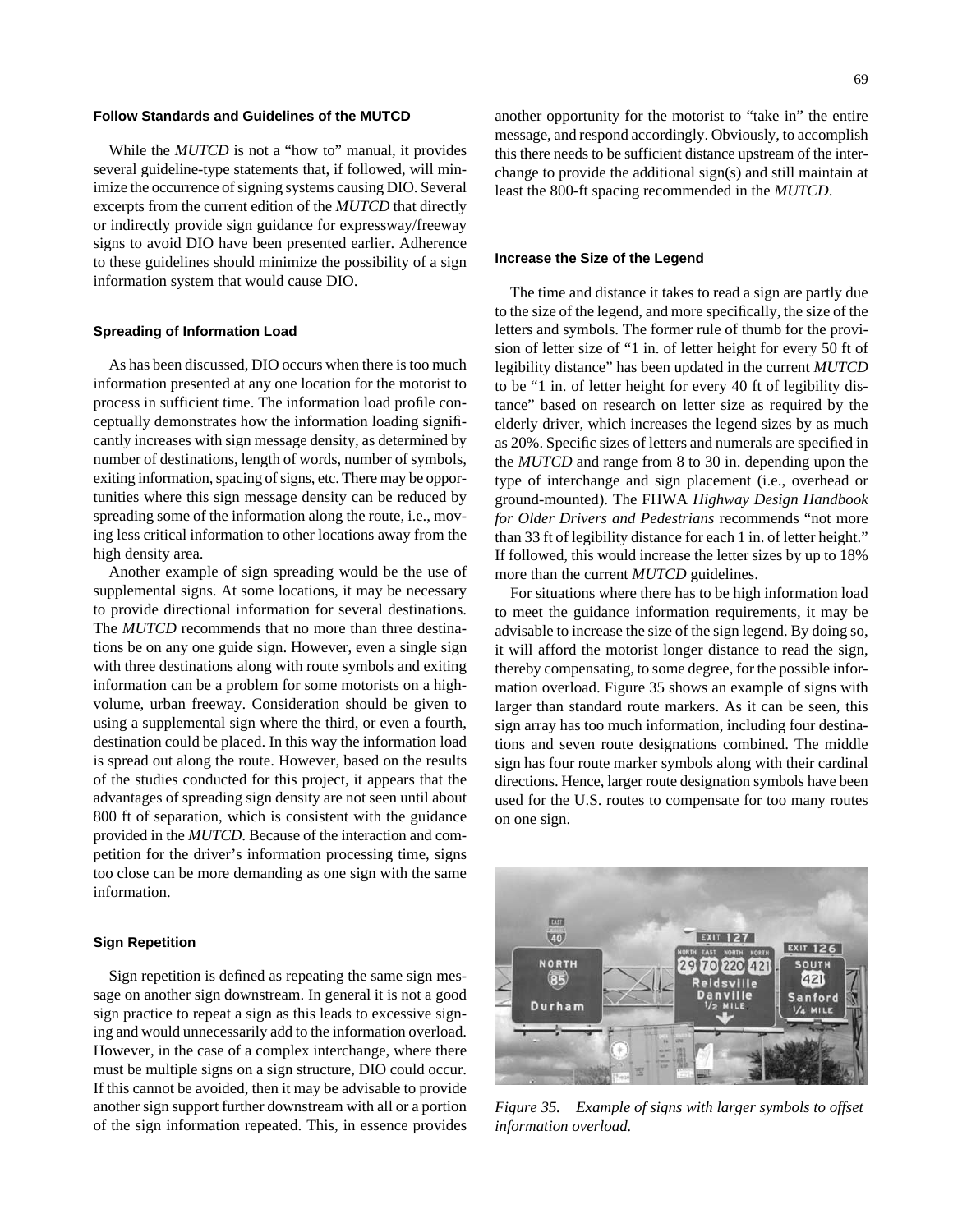#### **Maintain High Level of Sign Legibility at Night**

It is important that all signs are legible at night. This is accomplished by using retro-reflective materials, of varying quality, for all guide signs and for some overhead signs and by also using external illumination. Retro-reflective materials have improved over the years and materials are now available that will provide a high level of brightness, thereby, allowing the driver to read the sign well within the required legibility distance. Adding sign lighting enhances the legibility of the sign even more.

It is advisable, therefore, that signs within a section of high information load be made of the brightest practical retroreflective material and, if overhead, be illuminated by sign lighting.

#### **POTENTIAL ADVANCES AND APPLICATIONS OF THE INFORMATION LOAD PROGRAM**

In Chapter 5, the concept of the DIL Profile diagram was presented and examples of its application were shown. While the DIL in its current state should be a good tool for analyzing highway information systems to determine if they may cause DIO, further research is needed to validate the model with more data and potentially develop thresholds for quantifying information overload situations. That is, a measure of information load needs to be developed so that the vertical scale on the diagram has an absolute meaning. Researchers need to better understand and quantify how individual signs and signs as a system affect this measure of information load. They also need to understand how different road types affect the various components of DIL. Then a threshold level of DIO is needed. As this is likely to vary by one or more driver characteristics, it is likely that this threshold will need to be presented as a percentile of the driving public.

Once these issues are resolved, the engineers developing and evaluating sign systems can use the DIL model more effectively during the sign design stage. With existing computer hardware and software advances, it should be relatively simple to automatically create the DIL in a computer-aided design (CAD) environment. Information load ratings could be assigned to each sign using the values generated by the software tool already developed. Also with the horizontal and vertical plans available in the CAD file, the load ratings for the Driving Task Demand (DTD) component would come from values based on various geometric and traffic elements. A review of the DIL would then identify whether or not a potential DIO situation exists with the proposed sign design.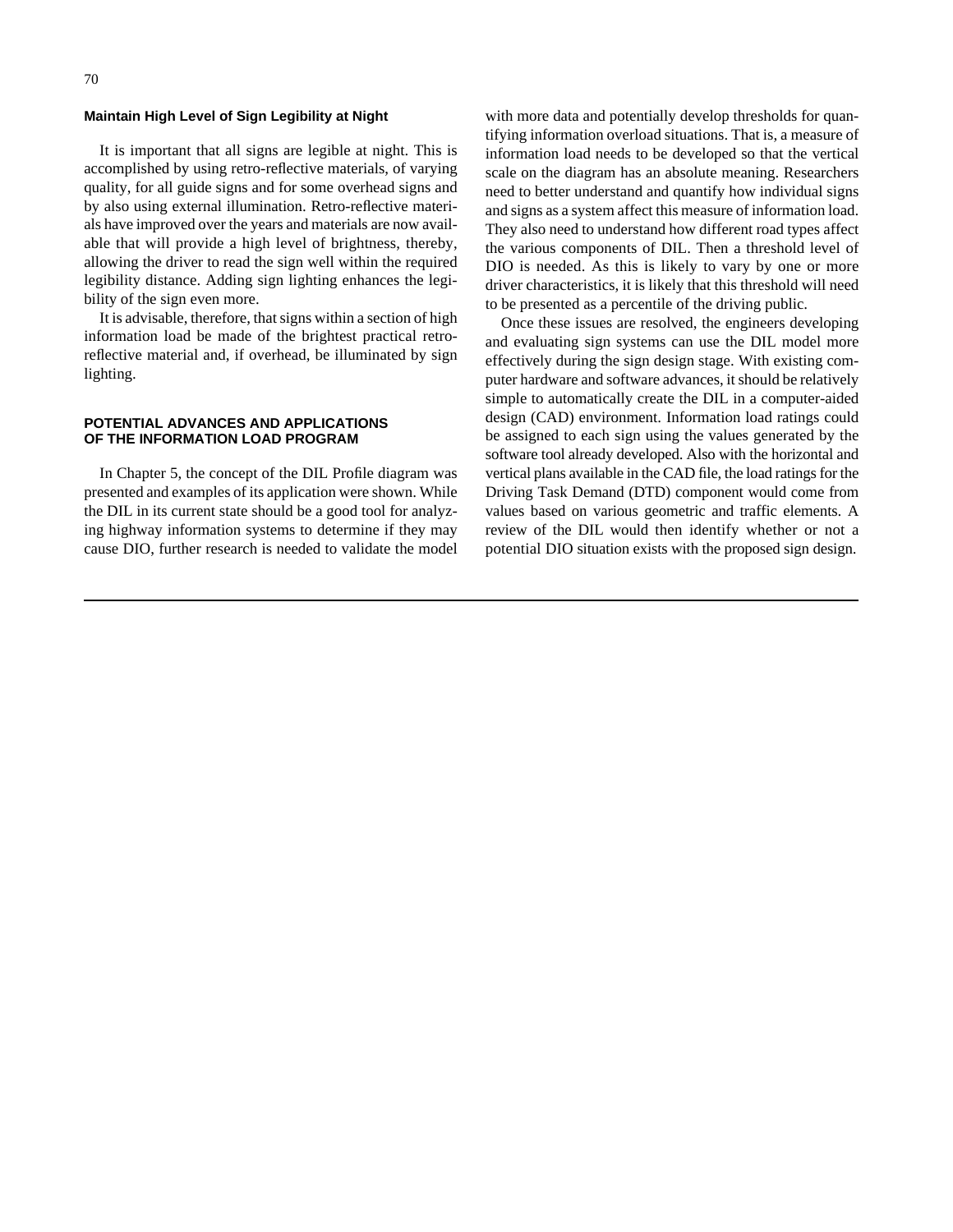## CHAPTER **7**

# **REFERENCES**

- 1. Lerner, N. and Benel, D. (1995*). Driver Information Overload: Draft Literature Review*. Unpublished Interim Report under NCHRP Project 3-50. January 1995. Washington, D.C.: TRB, The National Academies.
- 2. Gordon, D. (1981). "The Assessment of Guide Sign Informational Load." *Human Factors,* 23(4), 453–466.
- 3. Lerner, N. and Benel, D. (1995). *Driver Information Overload Draft Literature Review*. Report under NCHRP Project 3-50 for TRB. Silver Spring, MD: Comsis Corporation.
- 4. Theeuwes, J. (1993). "Visual Attention and Driving Behavior." In Santos ed., *Human Factors in Road Traffic*. Lisboa: Esher.
- 5. Bhise, V. and Rockwell, T. (1972). "Development of a Methodology for Evaluating Road Signs." Columbus, OH: Ohio State University, Systems Research Group, Project No. EES 407B.
- 6. Alexander, G. and Lunenfeld, H. (1990). "Positive Guidance and Driver Expectancy." In Peters, G. and Peters, B. (1990). *Automotive Engineering and Litigation.* New York: Garland Law Publishing, 617–679.
- 7. Bhise, V. and Rockwell, T. (1974*). Implementing Sign Research Results into Operational Practices*. OHIO-DOT 03-74, Ohio Department of Transportation, Columbus, OH.
- 8. Dudek, C. and Huchingson, R.D. (1986). *Manual on Real-time Motorist Information Displays*. FHWA-IP-86-16, Washington, D.C.: Federal Highway Administration.
- 9. Garvey, P. and Pietrucha, M. (1996). *Development of a New Guide Sign Alphabet*. Paper presented at 40th Annual Meeting of the Human Factors and Ergonomics Society. Philadelphia, PA.
- 10. Hankey, J., Dingus, T., Hanowski, R., Wierwille, W. and Andrews, C. (2000*). In-Vehicle Information Systems Behavioral Model and Design Support: Final Report*. Report FHWA-RD-00-135. Washington, D.C.: Federal Highway Administration.
- 11. Kiger, S., Rockwell, T. and Tijerina, L. (1996). *Heavy Vehicle Driver Workload Assessment, Task 6: Baseline Data Study*.

Report DOT HS 808 467 Final Report Supplement. Washington, D.C.: National Highway Traffic Safety Administration.

- 12. McFadden, E. and Tepas, D. (1997). *Effects of Time of Day and Task Demand on Simulated Sign Recognition*. Poster session paper presented at 41st Annual Meeting of the Human Factors and Ergonomics Society. Albuquerque, NM.
- 13. Smiley, A., MacGregor, C., Dewar, R. and Blamey, C. (1998). "Evaluation of Prototype Highway Tourist Signs for Ontario." *Transportation Research Record 1628*, 34–40, TRB, The National Academies.
- 14. Woolridge, M. (1994). "Design Consistency and Driver Error." *Transportation Research Record 1445*, 148–155, TRB, The National Academies.
- 15. Krammes, R. and Glascock, S. (1992). "Geometric Inconsistencies and Accident Experience on Two-lane Rural Highways. *Transportation Research Record 1356*, TRB, The National Academies, Washington, D.C., pp. 1–10.
- 16. Zeitlin, L. (1998). "Micromodel for Objective Estimation of Driver Mental Workload from Task Data." *Transportation Research Record 1631*, 28–34, TRB, The National Academies.
- 17. Zwahlen, H. (1995). "Traffic Sign Reading Distances and Times During Night Driving." *Transportation Research Record 1495*, 140–146, TRB, The National Academies.
- 18. Post, T., Alexander, G. and Lunenfeld, H. (1981). "A Users' Guide to Positive Guidance (2nd edition)." FHWA-TO-81-1, Washington, D.C.: Federal Highway Administration.
- 19. *Manual on Uniform Traffic Control Devices, Millennium Edition*. (2000). Federal Highway Administration, Washington, D.C.: U.S. Department of Transportation.
- 20. *Manual on Uniform Traffic Control Devices for Streets and Highways*. (1988). Federal Highway Administration, Washington, D.C.: U.S. Department of Transportation.
- 21. Taylor, J. and McGee, H. (1973). *NCHRP Report 145: Improving Traffic Operations and Safety at Exit Gore Areas.* Washington, D.C.: TRB, The National Academies.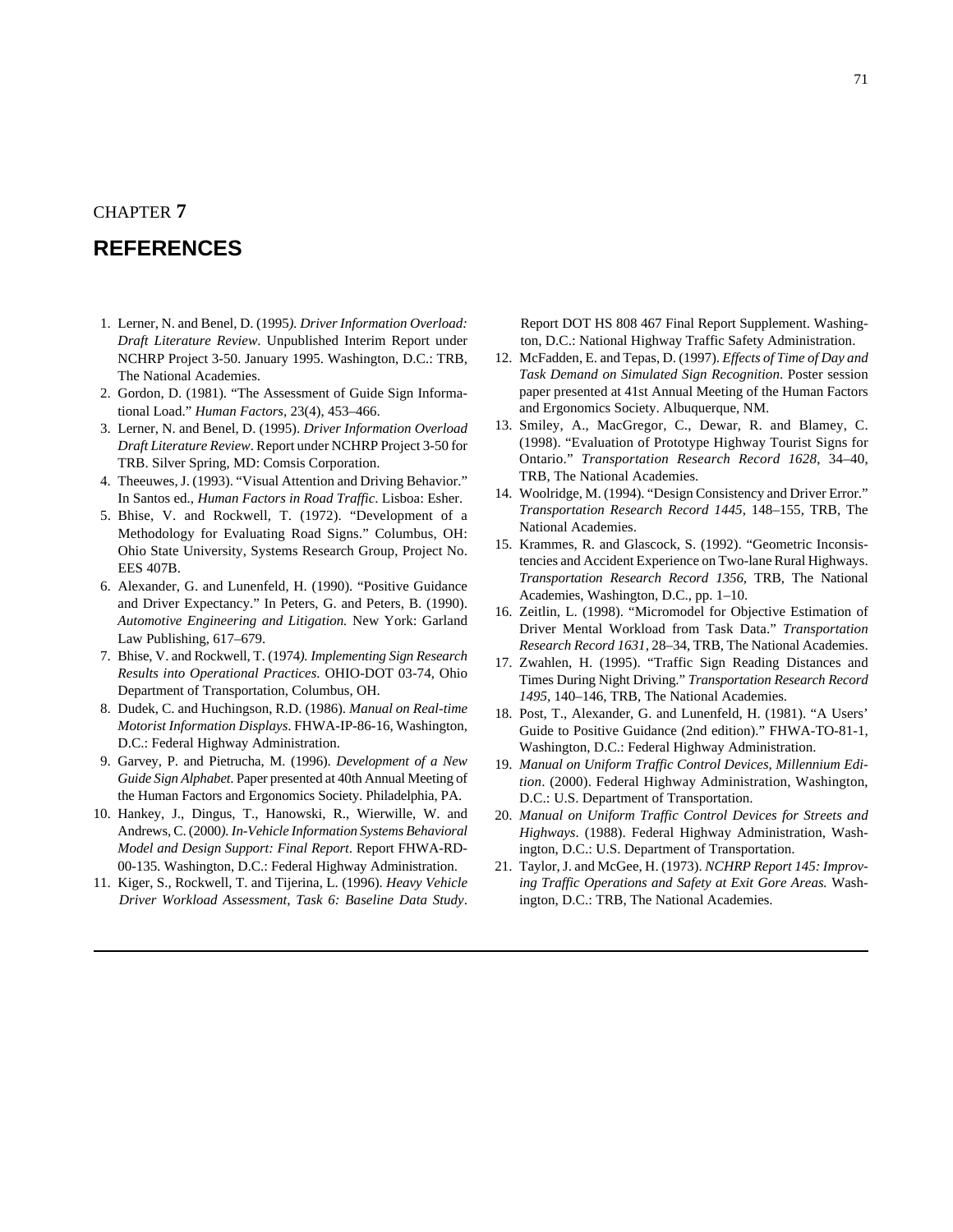# **APPENDIXES A, C, D, AND E UNPUBLISHED MATERIAL**

Appendixes A, C, D, and E as submitted by the research agency are not published herein. For a limited time, they are available from the NCHRP. Their titles are as follows:

- Appendix A: Review of Selected Literature
- Appendix C: Description of Stimuli Presented in the Experiment on Combination Rules for Sign Arrays
- Appendix D: On-road Sequence of Sites for Primary On-road Experiment
- Appendix E: Primary On-road Experiment Instructions and Protocol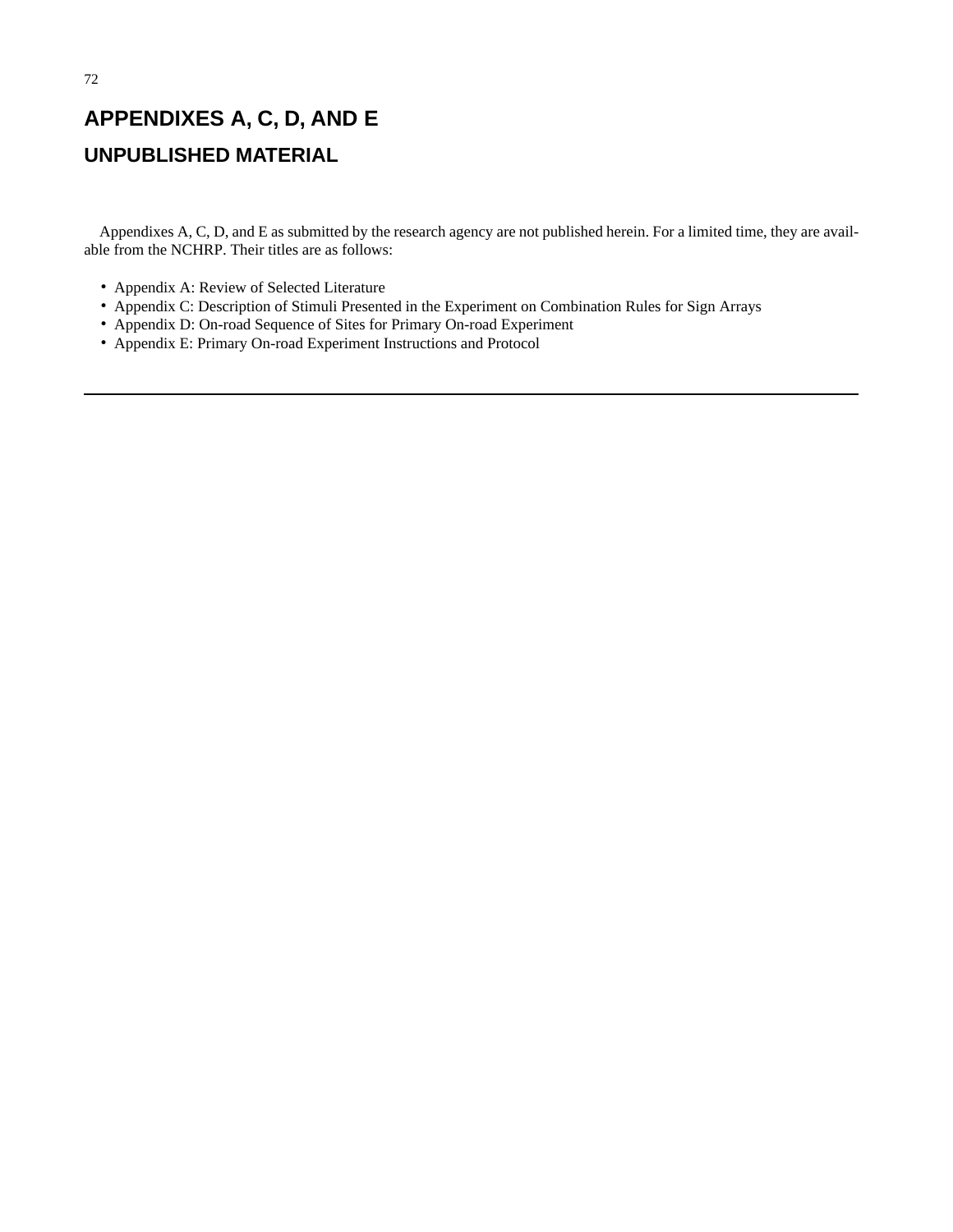# **APPENDIX B**

**SUMMARY TABLES FOR SIGN CATEGORIES FROM "INDIVIDUAL FREEWAY SIGN INFORMATION LOAD EXPERIMENT"**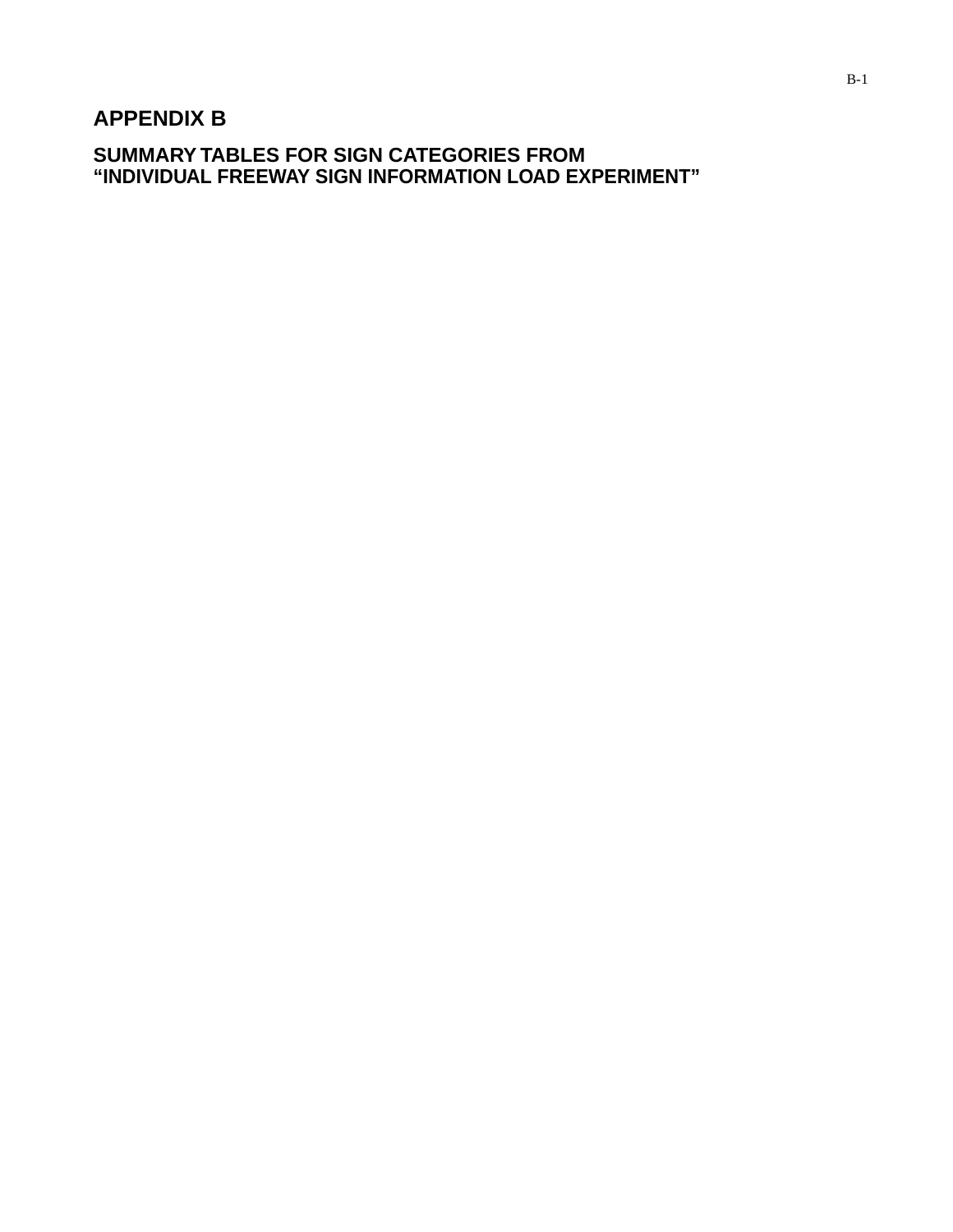| <b>Sign Type and Category</b>    | <b>MUTCD Reference (1988 Edition)</b> | <b>Sign Complexity</b> | <b>Definition</b>            | Rating          |
|----------------------------------|---------------------------------------|------------------------|------------------------------|-----------------|
| Advance Major Guide,             | Fig. 2-9, Signs E1-1 and E1-5         | Upper                  | Long Word, 2 Dest., 1 R.M.,  | 26              |
| Separate Exit                    |                                       |                        | 0 Icon, No Lane, No Dir.     |                 |
|                                  |                                       | Lower                  | Short Word, 1 Dest., 1 R.M., | 20              |
|                                  |                                       |                        | 0 Icon, No Lane, No Dir.     |                 |
| Advance Major Guide,             | Fig. 2-9, Sign E1-1a                  | Upper                  | Long Word, 2 Dest., 1 R.M.,  | 17              |
| <b>Integrated Exit</b>           |                                       |                        | 0 Icon, No Lane, No Dir.     |                 |
|                                  |                                       | Lower                  | Short Word, 1 Dest., 1 R.M., | 12              |
|                                  |                                       |                        | 0 Icon, No Lane, No Dir.     |                 |
| Advance Major Guide,             | Fig. 2-9, Signs E1-1, E1-5,           | Upper                  | Long Word, 2 Dest., 1 R.M.,  | 20              |
| Separate Exit and Lane Drop      | and Fig. 2-33, Sign E11-1             |                        | 0 Icon, Lane, No Dir.        |                 |
|                                  |                                       | Lower 1                | Short Word, 1 Dest., 1 R.M., | 20              |
|                                  |                                       |                        | 0 Icon, No Lane, No Dir.     |                 |
|                                  |                                       | Lower <sub>2</sub>     | Short Word, 1 Dest., 1 R.M., | 14              |
|                                  |                                       |                        | 0 Icon, Lane, No Dir.        |                 |
| Advance Major Guide,             | Fig. 2-9, Sign E1-1a and              | Upper                  | Long Word, 2 Dest., 1 R.M.,  | $\overline{29}$ |
| Integrated Exit and Lane Drop    | Fig. 2-33, Sign E11-1                 |                        | 0 Icon, Lane, No Dir.        |                 |
|                                  |                                       | Lower                  | Short Word, 1 Dest., 1 R.M., | 25              |
|                                  |                                       |                        | 0 Icon, Lane, No Dir.        |                 |
| Advance Minor Guide,             | Fig. 2-9, Sign E1-2                   | Upper                  | Long Word, 2 Dest., 0 R.M.,  | $\overline{17}$ |
| without Route                    |                                       |                        | 0 Icon, No Lane, No Dir.     |                 |
|                                  |                                       | Lower                  | Short Word, 1 Dest., 0 R.M., | 16              |
|                                  |                                       |                        | 0 Icon, No Lane, No Dir.     |                 |
| Advance Minor Guide              | Fig. 2-9, Sign E1-3                   | Upper                  | Long Word, 2 Dest., 0 R.M.,  | $\overline{20}$ |
|                                  |                                       |                        | 0 Icon, No Lane, No Dir.     |                 |
|                                  |                                       | Lower                  | Short Word, 1 Dest., 0 R.M., | 6               |
|                                  |                                       |                        | 0 Icon, No Lane, No Dir.     |                 |
| <b>Next Exit</b>                 | Fig. 2-10                             | Lower                  | N/A Word, 0 Dest., 0 R.M.,   | 5               |
|                                  |                                       |                        | 0 Icon, No Lane, No Dir.     |                 |
| <b>Multiple Destination Exit</b> | Fig. 2-11                             | Upper                  | Long Word, 2 Dest., 0 R.M.,  | $\overline{26}$ |
|                                  |                                       |                        |                              |                 |
|                                  |                                       |                        | 0 Icon, No Lane, No Dir.     |                 |
|                                  |                                       | Lower                  | Short Word, 1 Dest., 0 R.M., | 3               |
|                                  |                                       |                        | 0 Icon, No Lane, No Dir.     |                 |
| Multiple Destination, Next Right |                                       | Upper                  | Long Word, 2 Dest., 0 R.M.,  | 19              |
|                                  |                                       |                        | 0 Icon, No Lane, No Dir.     |                 |
|                                  |                                       | Lower                  | Short Word, 1 Dest., 0 R.M., | 3               |
|                                  |                                       |                        | 0 Icon, No Lane, No Dir.     |                 |
| <b>Exit Direction</b>            | Fig. 2-13                             | Upper                  | Long Word, 2 Dest., 1 R.M.,  | $\overline{21}$ |
|                                  |                                       |                        | 0 Icon, No Lane, Dir.        |                 |
|                                  |                                       | Lower                  | Short Word, 1 Dest., 1 R.M., | $\overline{14}$ |
|                                  |                                       |                        | 0 Icon, No Lane, Dir.        |                 |
| Gore, Separate                   | Fig. 2-14, Signs E5-1 and E5-2        | Lower                  | N/A Word, 0 Dest., 0 R.M.,   | 3               |
|                                  |                                       |                        | 0 Icon, No Lane, No Dir.     |                 |
| Gore, Integrated                 | Fig. 2-14, Sign E5-1a                 | Lower                  | N/A Word, 0 Dest., 0 R.M.,   | 4               |
|                                  |                                       |                        | 0 Icon, No Lane, No Dir.     |                 |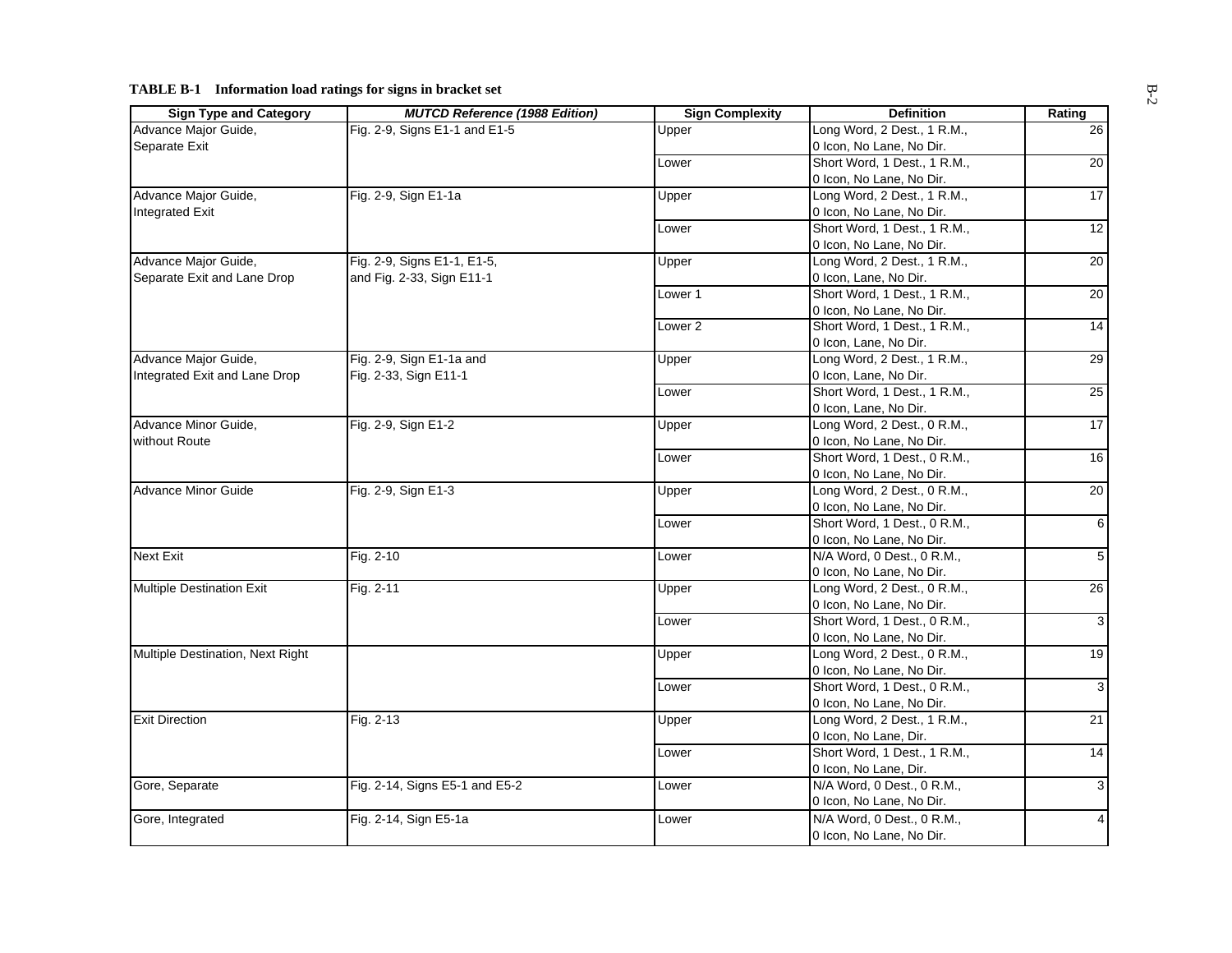| Pull Thru, Small Shield       | Fig. 2-15, Sign E6-2     | Upper | Long Word, 1 Dest., 1 R.M.,  | $\overline{7}$          |
|-------------------------------|--------------------------|-------|------------------------------|-------------------------|
|                               |                          |       | 0 Icon, No Lane, Dir.        |                         |
|                               |                          | Lower | Short Word, 1 Dest., 1 R.M., | $\overline{7}$          |
|                               |                          |       | 0 Icon, No Lane, Dir.        |                         |
| Pull Thru, Large Shield       | Fig. 2-15, Sign E6-2a    | Upper | Long Word, 1 Dest., 1 R.M.,  | 12                      |
|                               |                          |       | 0 Icon, No Lane, Dir.        |                         |
|                               |                          | Lower | Short Word, 1 Dest., 1 R.M., | 12                      |
|                               |                          |       | 0 Icon, No Lane, Dir.        |                         |
| Post-Interchange Distance     | Fig. 2-17, Sign E7       | Upper | Long Word, 3 Dest., 0 R.M.,  | 21                      |
|                               |                          |       | 0 Icon, No Lane, No Dir.     |                         |
|                               |                          | Lower | Short Word, 1 Dest., 0 R.M., | $\overline{3}$          |
|                               |                          |       | 0 Icon, No Lane, No Dir.     |                         |
| Interchange Sequence          | Fig. 2-18, Sign E8-1     | Upper | Long Word, 3 Dest., 0 R.M.,  | 33                      |
|                               |                          |       | 0 Icon, No Lane, No Dir.     |                         |
|                               |                          | Lower | Short Word, 1 Dest., 0 R.M., | $\overline{4}$          |
|                               |                          |       | 0 Icon, No Lane, No Dir.     |                         |
| Community Interchange         | Fig. 2-19, Sign E8-2     | Upper | Long Word, 3 Dest., 0 R.M.,  | 33                      |
|                               |                          |       | 0 Icon, No Lane, No Dir.     |                         |
|                               |                          | Lower | Short Word, 1 Dest., 0 R.M., | 13                      |
|                               |                          |       | 0 Icon, No Lane, No Dir.     |                         |
| Next (X) Exits                | Fig. 2-20, Sign E-9      | Upper | Long Word, 1 Dest., 0 R.M.,  | $\overline{7}$          |
|                               |                          |       | 0 Icon, No Lane, No Dir.     |                         |
|                               |                          | Lower | Short Word, 1 Dest., 0 R.M., | $\overline{4}$          |
|                               |                          |       | 0 Icon, No Lane, No Dir.     |                         |
| Park & Ride                   | Fig. 2-26                | Lower | N/A Word, 0 Dest., 0 R.M.,   | 18                      |
|                               |                          |       | 0 Icon, No Lane, No Dir.     |                         |
| Milepost                      | <b>Sign D10-3</b>        | Upper | N/A Word, 0 Dest., 0 R.M.,   | $\overline{9}$          |
|                               |                          |       | 0 Icon, No Lane, No Dir.     |                         |
|                               |                          | Lower | N/A Word, 0 Dest., 0 R.M.,   | $\overline{\mathbf{4}}$ |
|                               |                          |       | 0 Icon, No Lane, No Dir.     |                         |
| Diagrammatic Guide,           | Fig. 2-32                | Upper | Long Word, 2 Dest., 2 R.M.,  | 34                      |
| Separate Exit                 |                          |       | 0 Icon, No Lane, Dir.        |                         |
|                               |                          | Lower | Short Word, 1 Dest., 2 R.M., | 22                      |
|                               |                          |       | 0 Icon, No Lane, Dir.        |                         |
| Diagrammatic Guide,           | Fig. 2-32                |       | Long Word, 2 Dest., 2 R.M.,  | 28                      |
|                               |                          | Upper |                              |                         |
| <b>Integrated Exit</b>        |                          |       | 0 Icon, No Lane, Dir.        | 23                      |
|                               |                          | Lower | Short Word, 1 Dest., 2 R.M., |                         |
|                               |                          |       | 0 Icon, No Lane, Dir.        |                         |
| Diagrammatic Guide,           | Fig. 2-32 and Fig. 2-33, | Upper | Long Word, 2 Dest., 2 R.M.   | 37                      |
| Integrated Exit and Lane Drop | <b>Sign E11-1</b>        |       | 0 Icon, Lane, Dir.           |                         |
|                               |                          | Lower | Short Word, 1 Dest., 2 R.M., | $25\overline{)}$        |
|                               |                          |       | 0 Icon, Lane, Dir.           |                         |

*(continued on next page)*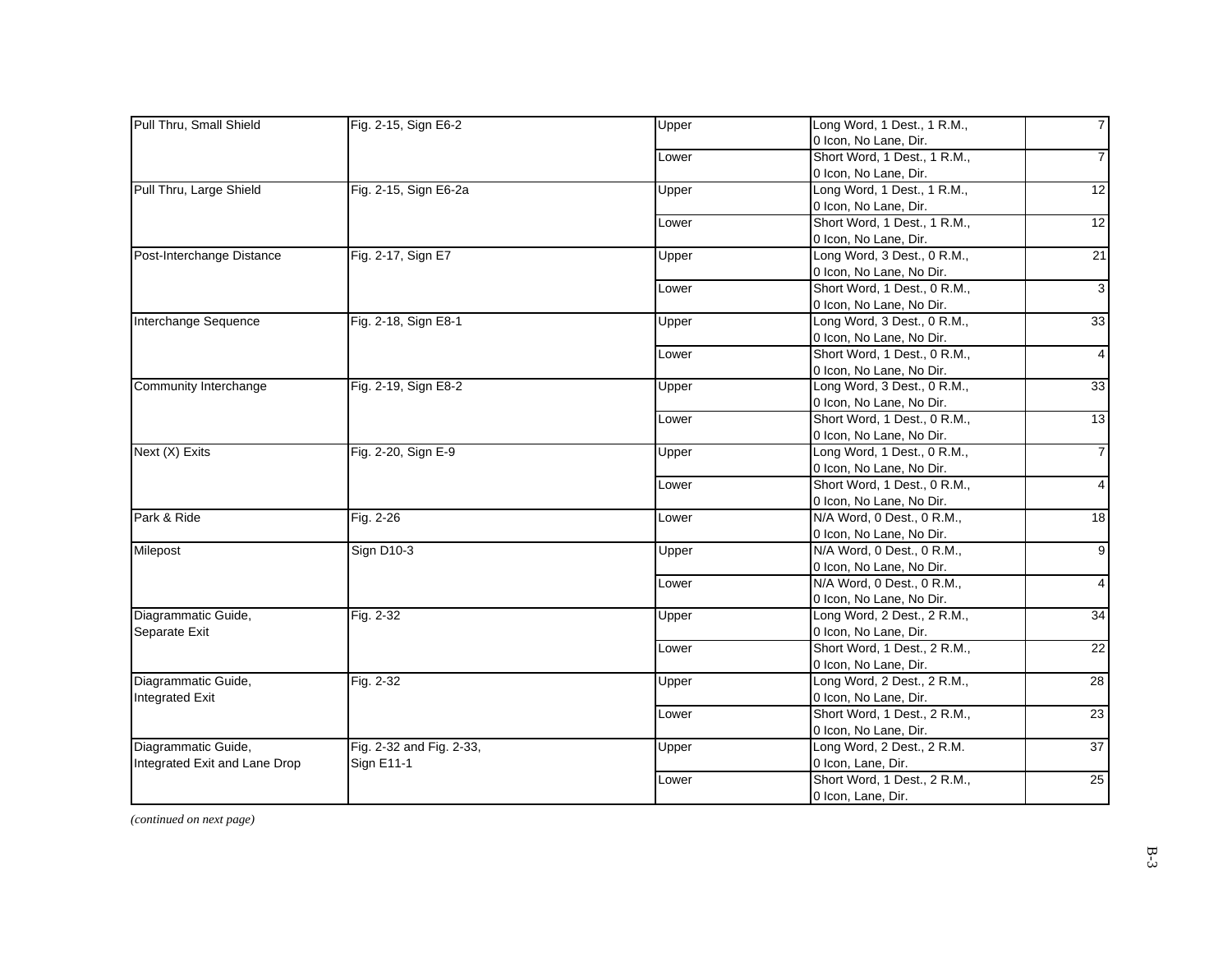#### **TABLE B-1** *(Continued)*

| <b>Sign Type and Category</b> | <b>MUTCD Reference (1988 Edition)</b> | <b>Sign Complexity</b> | <b>Definition</b>            | Rating            |
|-------------------------------|---------------------------------------|------------------------|------------------------------|-------------------|
| Diagrammatic Guide.           | Fig. 2-32 and Fig. 2-33,              | Upper                  | Long Word, 2 Dest., 2 R.M.,  | 33 <sup>1</sup>   |
| Separate Exit and Land Drop   | Sign E11-1                            |                        | 0 Icon, Lane, Dir.           |                   |
|                               |                                       | Lower                  | Short Word, 1 Dest., 2 R.M., | 23                |
|                               |                                       |                        | 0 Icon, Lane, Dir.           |                   |
| <b>Next Services</b>          | Fig. 2-43                             | Lower                  | N/A Word, 0 Dest., 0 R.M.,   | $\overline{5}$    |
|                               |                                       |                        | 0 Icon, No Lane, No Dir.     |                   |
| Services, Integrated          | Fig. 2-43                             | Upper                  | N/A Word, 0 Dest., 0 R.M.,   | 19                |
|                               |                                       |                        | 0 Icon, No Lane, No Dir.     |                   |
|                               |                                       | Lower                  | N/A Word, 0 Dest., 0 R.M.,   | $\overline{3}$    |
|                               |                                       |                        | 0 Icon, No Lane, No Dir.     |                   |
| Services, Separate            | Fig. 2-43                             | Upper                  | N/A Word, 0 Dest., 0 R.M.,   | 17                |
|                               |                                       |                        | 0 Icon, No Lane, No Dir.     |                   |
|                               |                                       | Lower                  | N/A Word, 0 Dest., 0 R.M.,   | $\overline{2}$    |
|                               |                                       |                        | 0 Icon, No Lane, No Dir.     |                   |
| Rest Area, Gore               | Fig. 2-44                             | Lower                  | N/A Word, 0 Dest., 0 R.M.,   | $\overline{2}$    |
|                               |                                       |                        | 0 Icon, No Lane, No Dir.     |                   |
| Rest Area, Advance Guide      |                                       | Upper                  | N/A Word, 0 Dest., 0 R.M.,   | $12 \overline{)}$ |
|                               |                                       |                        | 0 Icon, No Lane, No Dir.     |                   |
|                               |                                       | Lower                  | N/A Word, 0 Dest., 0 R.M.,   | $\overline{2}$    |
|                               |                                       |                        | 0 Icon, No Lane, No Dir.     |                   |
| Rest Area, Exit Direction     |                                       | Upper                  | N/A Word, 0 Dest., 0 R.M.,   | $\overline{7}$    |
|                               |                                       |                        | 0 Icon, No Lane, No Dir.     |                   |
|                               |                                       | Lower                  | N/A Word, 0 Dest., 0 R.M.,   | $\overline{5}$    |
|                               |                                       |                        | 0 Icon, No Lane, No Dir.     |                   |
| Route Marker, U.S. Route      | Fig. 2-45                             | Upper                  | N/A Word, 0 Dest., 1 R.M.,   | 1 <sup>1</sup>    |
|                               |                                       |                        | 0 Icon, No Lane, Dir.        |                   |
|                               |                                       | Lower                  | N/A Word, 0 Dest., 1 R.M.,   | 1 <sup>1</sup>    |
|                               |                                       |                        | 0 Icon, No Lane, No Dir.     |                   |
| Route Marker, Interstate      | Fig. 2-46                             | Upper                  | N/A Word, 0 Dest., 1 R.M.,   | $\overline{2}$    |
|                               |                                       |                        | 0 Icon, No Lane, Dir.        |                   |
|                               |                                       | Lower                  | N/A Word, 0 Dest., 1 R.M.,   | 1 <sup>1</sup>    |
|                               |                                       |                        | 0 Icon, No Lane, No Dir.     |                   |
| Gas & Lodging, Double         | Fig. 2-47                             | Upper 1                | N/A Word, 0 Dest., 0 R.M.,   | 27                |
|                               |                                       |                        | 4 Icon, No Lane, No Dir.     |                   |
|                               |                                       | Upper 2                | N/A Word, 0 Dest., 0 R.M.,   | 32                |
|                               |                                       |                        | 6 Icon, No Lane, No Dir.     |                   |
|                               |                                       | Lower                  | N/A Word, 0 Dest., 0 R.M.,   | 21                |
|                               |                                       |                        | 2 Icon, No Lane, No Dir.     |                   |
| Gas & Lodging, Single         | Fig. 2-47                             | Upper 1                | N/A Word, 0 Dest., 0 R.M.,   | 29                |
|                               |                                       |                        | 4 Icon, No Lane, No Dir.     |                   |
|                               |                                       | Upper 2                | N/A Word, 0 Dest., 0 R.M.,   | 23                |
|                               |                                       |                        | 6 Icon, No Lane, No Dir.     |                   |
|                               |                                       | Lower                  | N/A Word, 0 Dest., 0 R.M.,   | $\overline{7}$    |
|                               |                                       |                        | 1 Icon, No Lane, No Dir.     |                   |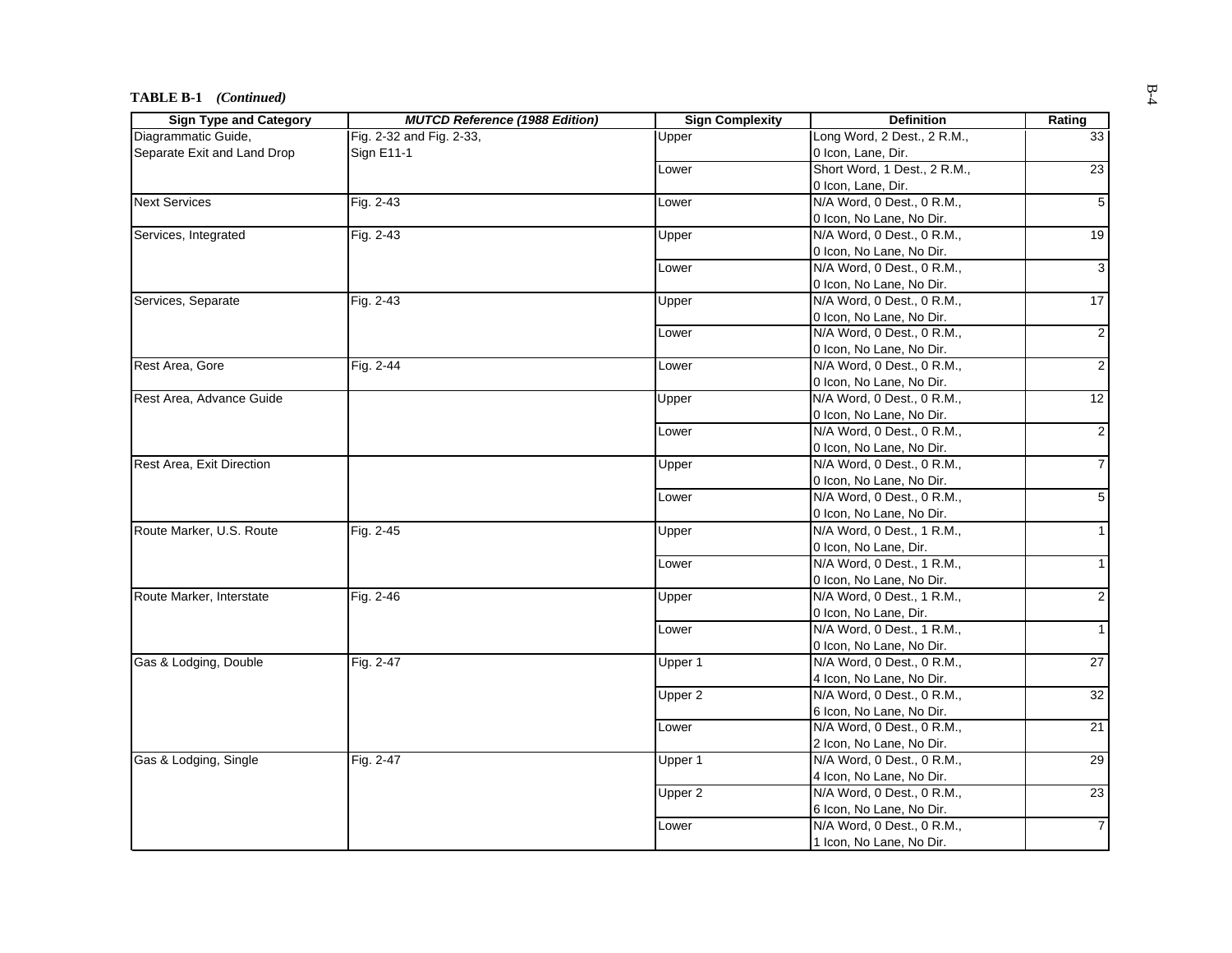| Radio Information, Weather    | <b>Sign D12-1</b>    | Upper | N/A Word, 0 Dest., 0 R.M.,    | 24              |
|-------------------------------|----------------------|-------|-------------------------------|-----------------|
|                               |                      |       | 0 Icon, No Lane, No Dir.      |                 |
|                               |                      | Lower | N/A Word, 0 Dest., 0 R.M.,    | $6 \mid$        |
|                               |                      |       | 0 Icon, No Lane, No Dir.      |                 |
| Radio Information,            | <b>Sign D12-3</b>    | Upper | Long Word, 0 Dest., 1 R.M.,   | 15              |
| CB Channel 9                  |                      |       | 0 Icon, No Lane, No Dir.      |                 |
|                               |                      | Lower | Short Word, 0 Dest., 1 R.M.,  | 5               |
|                               |                      |       | 0 Icon, No Lane, No Dir.      |                 |
| Radio Information, Traffic    |                      | Upper | N/A Word, 0 Dest., 0 R.M.,    | 21              |
|                               |                      |       | 0 Icon, No Lane, No Dir.      |                 |
|                               |                      | Lower | N/A Word, 0 Dest., 0 R.M.,    | 10 <sup>1</sup> |
|                               |                      |       | 0 Icon, No Lane, No Dir.      |                 |
| Car Pool Information, Car     | <b>Sign D12-2</b>    | Lower | N/A Word, 0 Dest., 0 R.M.,    | $\overline{8}$  |
|                               |                      |       | 0 Icon, No Lane, No Dir.      |                 |
| Car Pool Information, Van     |                      | Lower | N/A Word, 0 Dest., 0 R.M.,    | $\overline{9}$  |
|                               |                      |       | 0 Icon, No Lane, No Dir.      |                 |
| Weigh Station, Advance Guide  | Fig. 2-8, Sign D8-1  | Upper | N/A Word, 0 Dest., 0 R.M.,    | 4 <sup>1</sup>  |
|                               |                      |       | 0 Icon, No Lane, No Dir.      |                 |
|                               |                      | Lower | N/A Word, 0 Dest., 0 R.M.,    | 1 <sup>1</sup>  |
|                               |                      |       | 0 Icon, No Lane, No Dir.      |                 |
| Weigh Station, Exit Direction | Flg. 2-8, Sign D8-2  | Lower | N/A Word, 0 Dest., 0 R.M.,    | 5 <sup>1</sup>  |
|                               |                      |       | 0 Icon, No Lane, No Dir.      |                 |
| Weigh Station, Gore           | Fig. 2-8., Sign D8-3 | Lower | N/A Word, 0 Dest., 0 R.M.,    | $\overline{2}$  |
|                               |                      |       | 0 Icon, No Lane, No Dir.      |                 |
| Recreational Guide,           | Fig. 2-52            | Upper | Long Word, 1 Dest., 0 R.M.,   | 15              |
| Integrated Icons              |                      |       | 3 Icon, No Lane, No Dir.      |                 |
|                               |                      | Lower | Short Word, 1 Dest., 0 R.M.,  | $\overline{7}$  |
|                               |                      |       | 1 Icon, No Lane, No Dir.      |                 |
| Recreational Guide,           | Fig. 2-52            | Upper | Long Word, 1 Dest., 0 R.M., , | 17              |
| Separate Icons                |                      |       | 3 Icon, No Lane, No Dir.      |                 |
|                               |                      | Lower | Short Word, 1 Dest., 0 R.M.,, | $\overline{7}$  |
|                               |                      |       | 1 Icon, No Lane, No Dir.      |                 |
| Recreational Guide, Distance  | Fig. 2-52            | Upper | Long Word, 1 Dest., 0 R.M.,   | 18              |
|                               |                      |       | 0 Icon, No Lane, No Dir.      |                 |
|                               |                      | Lower | Short Word, 1 Dest., 0 R.M.,  | 10 <sup>1</sup> |
|                               |                      |       | 0 Icon, No Lane, No Dir.      |                 |
| Recreational Guide, Direction | Fig. 2-52            | Upper | Long Word, 1 Dest., 0 R.M.,   | 10              |
|                               |                      |       | 0 Icon, No Lane, No Dir.      |                 |
|                               |                      | Lower | Short Word, 1 Dest., 0 R.M.,  | $6 \mid$        |
|                               |                      |       | 0 Icon, No Lane, No Dir.      |                 |

*(continued on next page)*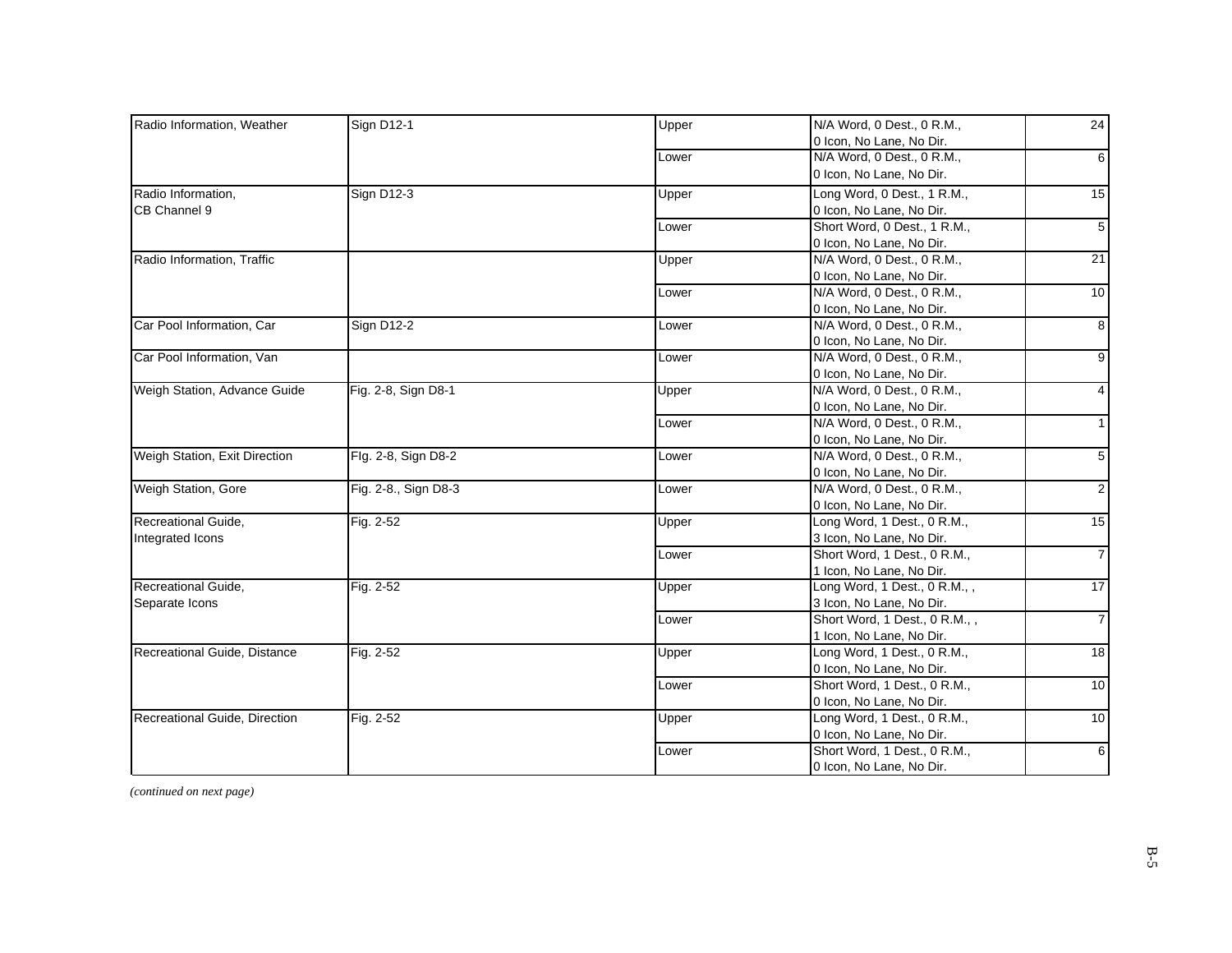# **TABLE B-1** *(Continued)*  $\overset{\text{up}}{\circ}$

| <b>Sign Type and Category</b> | <b>MUTCD Reference (1988 Edition)</b> | <b>Sign Complexity</b> | <b>Definition</b>            | Rating |
|-------------------------------|---------------------------------------|------------------------|------------------------------|--------|
| Boundary, County              |                                       | Upper                  | Long Word, 0 Dest., 0 R.M.,  |        |
|                               |                                       |                        | 0 Icon, No Lane, No Dir.     |        |
|                               |                                       | <b>Lower</b>           | Short Word, 0 Dest., 0 R.M., |        |
|                               |                                       |                        | 0 Icon, No Lane, No Dir.     |        |
| Boundary, State               |                                       | Upper                  | Long Word, 0 Dest., 0 R.M.,  |        |
|                               |                                       |                        | 0 Icon, No Lane, No Dir.     |        |
|                               |                                       | <b>ILower</b>          | Short Word, 0 Dest., 0 R.M., |        |
|                               |                                       |                        | 0 Icon, No Lane, No Dir.     |        |

Key:

Rating = Information load rating (1-100)

Upper = Maximum number of all sign components present as specified in the MUTCD

Lower = Minimum number of all sign components present as specified in the MUTCD

Word = Word length of destinations (Long, Short, N/A)

Dest. = Number of destinations (0-4)

 $R.M. =$  Number of route markers  $(0-3)$ 

 $Icon =$  Number of icons  $(0-6)$ 

Lane = Presence or absence of a lane indicator arrow

Dir. = Presence or absence of a cardinal direction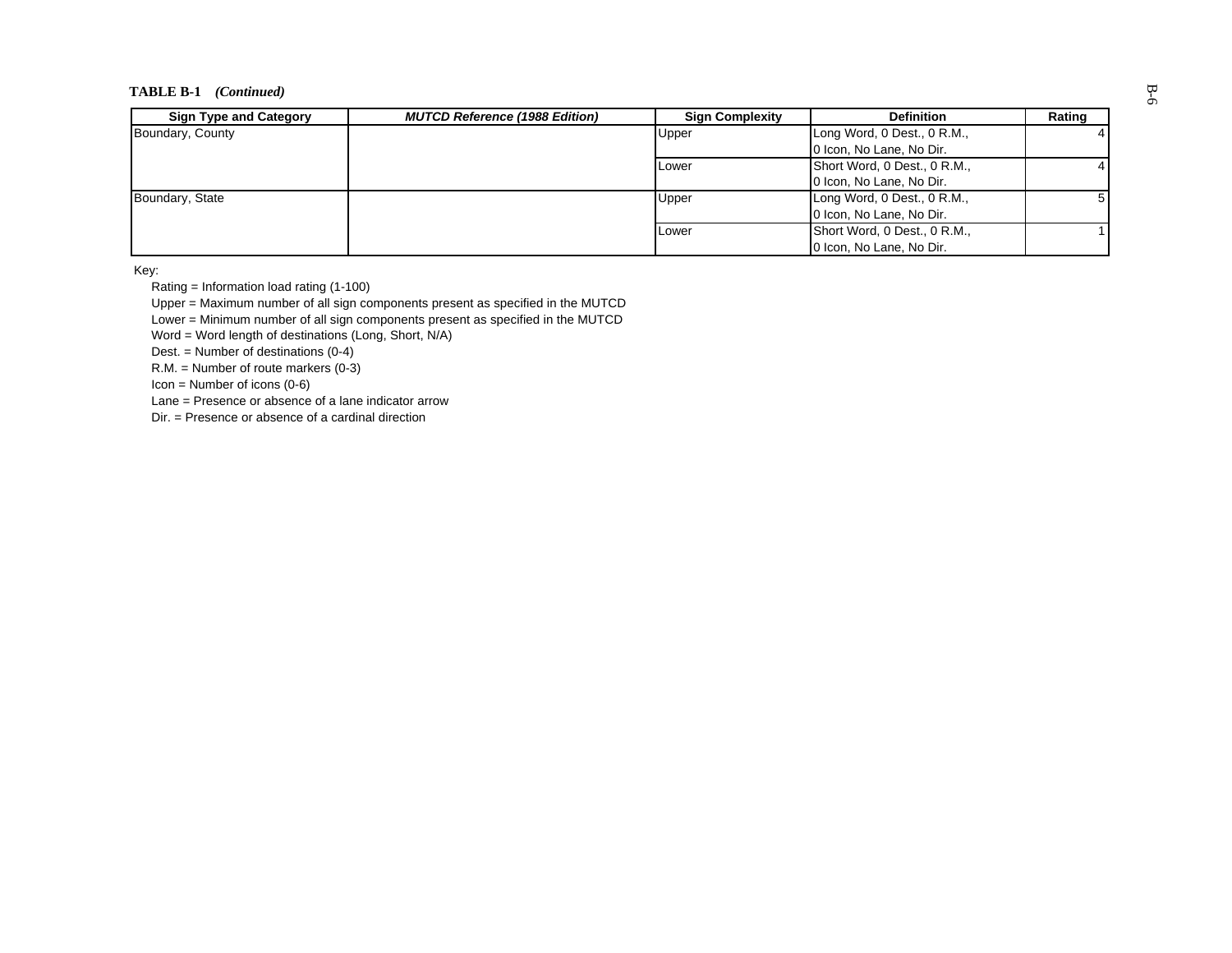**TABLE B-2 Information load ratings for added sign components**

| <b>Sign Type and Category</b>    | "Upper" Complexity<br><b>Definition</b> | "Upper" Complexity<br>Rating | <b>Added Component</b> | <b>Definition</b>           | Rating          |
|----------------------------------|-----------------------------------------|------------------------------|------------------------|-----------------------------|-----------------|
| Advance Major Guide,             | Long Word, 2 Dest., 1 R.M.              |                              | 26 2 Destinations      | Short Word, 3 Dest., 1 R.M. | 18              |
| Separate Exit                    | 0 Icon, No Lane, No Dir.                |                              |                        | 0 Icon, No Lane, No Dir.    |                 |
|                                  |                                         |                              | 3 Destinations         | Short Word, 4 Dest., 1 R.M. | 27              |
|                                  |                                         |                              |                        | 0 Icon, No Lane, No Dir.    |                 |
| Advance Major Guide,             | Long Word, 2 Dest., 1 R.M.,             |                              | 17 1 Destination       | Short Word, 2 Dest., 1 R.M. | 17              |
| <b>Integrated Exit</b>           | 0 Icon, No Lane, No Dir.                |                              |                        | 0 Icon, No Lane, No Dir.    |                 |
|                                  |                                         |                              | 1 Route Marker         | Short Word, 1 Dest., 2 R.M. | 19              |
|                                  |                                         |                              |                        | 0 Icon, No Lane, No Dir.    |                 |
|                                  |                                         |                              | Long Word              | Long Word, 1 Dest., 1 R.M.  | 15              |
|                                  |                                         |                              |                        | 0 Icon, No Lane, No Dir.    |                 |
| Advance Major Guide,             | Long Word, 2 Dest., 1 R.M.,             |                              | 20 2 Destinations      | Long Word, 4 Dest., 1 R.M.  | 40              |
| Separate Exit and Lane Drop      | 0 Icon, Lane, No Dir.                   |                              |                        | 0 Icon, Lane, No Dir.       |                 |
| <b>Multiple Destination Exit</b> | Long Word, 2 Dest., 0 R.M.,             |                              | 26 2 Destinations      | Short Word, 3 Dest., 0 R.M. | 27              |
|                                  | 0 Icon, No Lane, No Dir.                |                              |                        | 0 Icon, No Lane, No Dir.    |                 |
| <b>Exit Direction</b>            | Long Word, 2 Dest., 1 R.M.,             |                              | 211 Destination        | Short Word, 2 Dest., 1 R.M. | 16              |
|                                  | 0 Icon, No Lane, Dir.                   |                              |                        | 0 Icon, No Lane, Dir.       |                 |
|                                  |                                         |                              | Long Word              | Long Word, 1 Dest., 1 R.M.  | 24              |
|                                  |                                         |                              |                        | 0 Icon, No Lane, Dir.       |                 |
|                                  |                                         |                              | 2 Destinations         | Long Word, 4 Dest., 1 R.M.  | 45              |
|                                  |                                         |                              |                        | 0 Icon, No Lane, Dir.       |                 |
|                                  |                                         |                              | 1 Destination          | Long Word, 3 Dest., 1 R.M.  | $\overline{23}$ |
|                                  |                                         |                              |                        | 0 Icon, No Lane, Dir.       |                 |
|                                  |                                         |                              | 1 Route Marker         | Short Word, 1 Dest., 2 R.M. | 23              |
|                                  |                                         |                              |                        | 0 Icon, No Lane, Dir.       |                 |
|                                  |                                         |                              | 3 Destinations         | Short Word, 4 Dest., 1 R.M. | 20              |
|                                  |                                         |                              |                        | 0 Icon, No Lane, Dir.       |                 |
| Pull Thru, Small Shield          | Long Word, 1 Dest., 1 R.M.,             |                              | 7 Lane Indicator       | Long Word, 1 Dest., 1 R.M.  | 12              |
|                                  | 0 Icon, No Lane, Dir.                   |                              |                        | 0 Icon, Lane, Dir.          |                 |
| Pull Thru, Large Shield          | Long Word, 1 Dest., 1 R.M.,             |                              | 12 1 Route Marker      | Short Word, 1 Dest., 2 R.M. | 25              |
|                                  | 0 Icon, No Lane, Dir.                   |                              |                        | 0 Icon, No Lane, Dir.       |                 |
| Post-Interchange Distance        | Long Word, 3 Dest., 0 R.M.,             |                              | 2111 Destination       | Long Word, 4 Dest., 0 R.M.  | 27              |
|                                  | 0 Icon, No Lane, No Dir.                |                              |                        | 0 Icon, No Lane, No Dir.    |                 |
|                                  |                                         |                              | Long Word              | Long Word, 1 Dest., 0 R.M.  | $\sigma$        |
|                                  |                                         |                              |                        | 0 Icon, No Lane, No Dir.    |                 |
|                                  |                                         |                              | 2 Destinations         | Short Word, 3 Dest., 0 R.M. | 20              |
|                                  |                                         |                              |                        | 0 Icon, No Lane, No Dir.    |                 |
|                                  |                                         |                              | 3 Destinations         | Short Word, 4 Dest., 0 R.M. | 28              |
|                                  |                                         |                              |                        | 0 Icon, No Lane, No Dir.    |                 |
| Interchange Sequence             | Long Word, 3 Dest., 0 R.M.,             |                              | 33 1 Route Marker      | Short Word, 1 Dest., 1 R.M. | 11              |
|                                  | 0 Icon, No Lane, No Dir.                |                              |                        | 0 Icon, No Lane, No Dir.    |                 |

*(continued on next page)*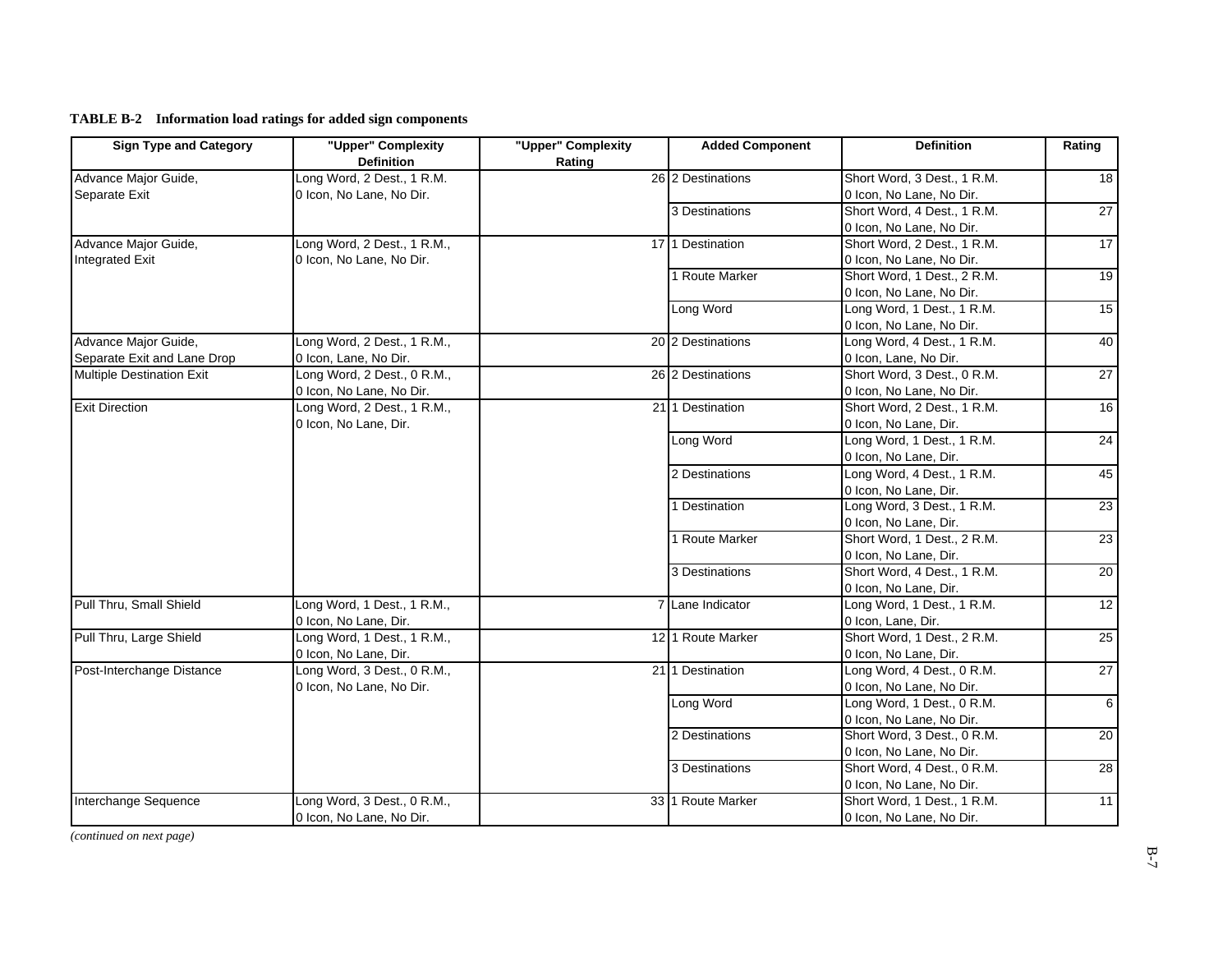#### $\overline{A}$ **BLE** B-2 *(Continued) (Continued)*

| <b>Sign Type and Category</b> | "Upper" Complexity          | "Upper" Complexity | <b>Added Component</b>                 | <b>Definition</b>                                    | Rating          |
|-------------------------------|-----------------------------|--------------------|----------------------------------------|------------------------------------------------------|-----------------|
|                               | <b>Definition</b>           | Rating             |                                        |                                                      |                 |
| Interchange Sequence (Ct'd.)  |                             |                    | 3 Route Markers                        | N/A Word, 3 Dest., 3 R.M.                            | 30              |
|                               |                             |                    |                                        | 0 Icon, No Lane, No Dir.                             |                 |
|                               |                             |                    | Long Word                              | Long Word, 1 Dest., 0 R.M.                           | 10 <sup>1</sup> |
|                               |                             |                    |                                        | 0 Icon, No Lane, No Dir.                             |                 |
|                               |                             |                    | 2 Destinations                         | Short Word, 3 Dest., 2 R.M.                          | 30              |
|                               |                             |                    | 2 Route Markers                        | 0 Icon, No Lane, No Dir.                             |                 |
|                               |                             |                    | 2 Destinations                         | Short Word, 3 Dest., 0 R.M.                          | 26              |
|                               |                             |                    |                                        | 0 Icon, No Lane, No Dir.                             |                 |
|                               |                             |                    | 1 Destination                          | Long Word, 4 Dest., 0 R.M.                           | 41              |
|                               |                             |                    |                                        | 0 Icon, No Lane, No Dir.                             |                 |
|                               |                             |                    | 1 Route Marker                         | N/A Word, 1 Dest., 1 R.M.                            | $\overline{9}$  |
|                               |                             |                    |                                        | 0 Icon, No Lane, No Dir.                             |                 |
|                               |                             |                    | 1 Destination                          | N/A Word, 2 Dest., 1 R.M.                            | 21              |
|                               |                             |                    | 1 Route Marker                         | 0 Icon, No Lane, No Dir.                             |                 |
| Community Interchange         | Long Word, 3 Dest., 0 R.M., |                    | 33 2 Destinations                      | Short Word, 3 Dest., 2 R.M.                          | 29              |
|                               | 0 Icon, No Lane, No Dir.    |                    | 2 Route Markers                        | 0 Icon, No Lane, No Dir.                             |                 |
|                               |                             |                    | 1 Route Marker                         | Short Word, 1 Dest., 1 R.M.                          | 23              |
|                               |                             |                    |                                        | 0 Icon, No Lane, No Dir.                             |                 |
|                               |                             |                    | 2 Destinations                         | Short Word, 3 Dest., 0 R.M.                          | 33              |
|                               |                             |                    |                                        | 0 Icon, No Lane, No Dir.                             |                 |
|                               |                             |                    | 1 Route Marker                         | N/A Word, 1 Dest., 1 R.M.                            | 17              |
|                               |                             |                    |                                        | 0 Icon, No Lane, No Dir.                             |                 |
|                               |                             |                    | Long Word                              | Long Word, 1 Dest., 0 R.M.                           | 24              |
|                               |                             |                    |                                        | 0 Icon, No Lane, No Dir.                             |                 |
|                               |                             |                    | 3 Route Markers                        | N/A Word, 3 Dest., 3 R.M.                            | 30              |
|                               |                             |                    |                                        | 0 Icon, No Lane, No Dir.                             |                 |
|                               |                             |                    | 1 Destination                          | N/A Word, 2 Dest., 2 R.M.                            | 25              |
|                               |                             |                    | 1 Route Marker                         | 0 Icon, No Lane, No Dir.                             |                 |
|                               |                             |                    | 3 Destinations                         | Short Word, 4 Dest., 0 R.M.                          | 33              |
|                               |                             |                    |                                        | 0 Icon, No Lane, No Dir.                             |                 |
| Diagrammatic Guide,           | Long Word, 2 Dest., 2 R.M., |                    | 34 1 Direction                         | Short Word, 1 Dest., 2 R.M.                          | 29              |
| Separate Exit                 | 0 Icon, No Lane, Dir.       |                    | 1 Route Marker                         | 0 Icon, No Lane, Dir.<br>Short Word, 1 Dest., 3 R.M. |                 |
|                               |                             |                    |                                        | 0 Icon, No Lane, Dir.                                | 30              |
| Services, Integrated          | N/A Word, 0 Dest., 0 R.M.,  |                    | 19 3 Icons                             | N/A Word, 0 Dest., 0 R.M.                            | $\overline{13}$ |
|                               | 0 Icon, No Lane, No Dir.    |                    |                                        | 3 Icon, No Lane, No Dir.                             |                 |
|                               |                             |                    | 6 Icons                                | N/A Word, 0 Dest., 0 R.M.                            | 20              |
|                               |                             |                    |                                        | 6 Icon, No Lane, No Dir.                             |                 |
|                               |                             |                    | 1 Icon                                 | N/A Word, 0 Dest., 0 R.M.                            | $\overline{1}$  |
|                               |                             |                    |                                        | 1 Icon, No Lane, No Dir.                             |                 |
| Route Marker.                 | N/A Word, 0 Dest., 1 R.M.,  |                    | Interstate = $2 \times 1$ Route Marker | N/A Word, 0 Dest., 2 R.M.                            | 15              |
| Interstate and U.S. Route     | 0 Icon, No Lane, Dir.       | $U.S.$ Route = 1   |                                        | 0 Icon, No Lane, Dir.                                |                 |
|                               |                             |                    | 1 Route Marker                         | N/A Word, 0 Dest., 0 R.M.                            | $\overline{4}$  |
|                               |                             |                    |                                        | 0 Icon, No Lane, No Dir.                             |                 |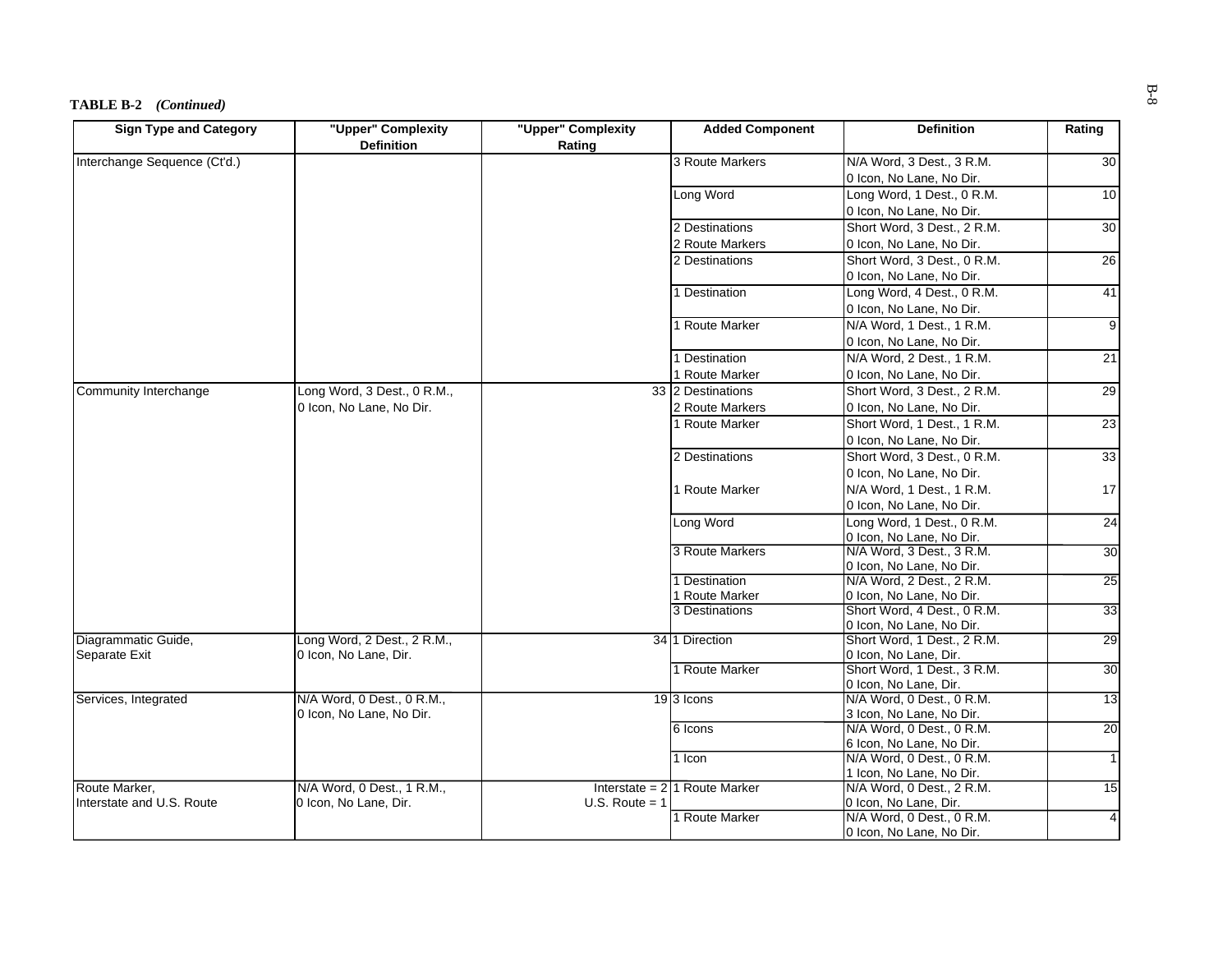| Recreational Guide,           | Long Word, 1 Dest., 0 R.M.,  | $15$ 3 Icons     | Short Word, 1 Dest., 0 R.M. | 17 <sup>1</sup> |
|-------------------------------|------------------------------|------------------|-----------------------------|-----------------|
| Integrated Icons              | 3 Icon, No Lane, No Dir.     |                  | 4 Icon, No Lane, No Dir.    |                 |
| Recreational Guide,           | Long Word, 1 Dest., 0 R.M.,, | 17 5 Icons       | Short Word, 1 Dest., 0 R.M. | 25 <sub>1</sub> |
| Separate Icons                | 3 Icon, No Lane, No Dir.     |                  | 6 Icon, No Lane, No Dir.    |                 |
| Recreational Guide, Distance  | Long Word, 1 Dest., 0 R.M.,  | 18 Green Color   | Long Word, 1 Dest., 0 R.M.  | 10 <sup>1</sup> |
|                               | 0 Icon, No Lane, No Dir.     |                  | 0 Icon, No Lane, No Dir.    |                 |
|                               |                              | Destination      | Long Word, 2 Dest., 0 R.M.  | 19 <sup>1</sup> |
|                               |                              |                  | 0 Icon, No Lane, No Dir.    |                 |
|                               |                              | 2 Destinations   | Long Word, 3 Dest., 0 R.M.  | 29 <sub>l</sub> |
|                               |                              |                  | 0 Icon, No Lane, No Dir.    |                 |
| Recreational Guide, Direction | Long Word, 1 Dest., 0 R.M.,  | 10 1 Destination | Long Word, 2 Dest., 0 R.M.  | 14 <sup>1</sup> |
|                               | 0 Icon, No Lane, No Dir.     |                  | 0 Icon, No Lane, No Dir.    |                 |

Key:

"Upper" Complexity = Maximum number of all sign components present as specified in the MUTCD

"Upper" Complexity Rating = Mean information load rating for the defined "upper" complexity sign (1-100)

Rating = Mean information load rating for the defined sign with added components (1-100)

Word = Word length of destinations (Long, Short, N/A)

Dest. = Number of destinations  $(0-4)$ 

R.M. = Number of route markers (0-3)

 $Icon =$  Number of icons  $(0-6)$ 

Lane = Presence or absence of a lane indicator arrow

Dir. = Presence or absence of a cardinal direction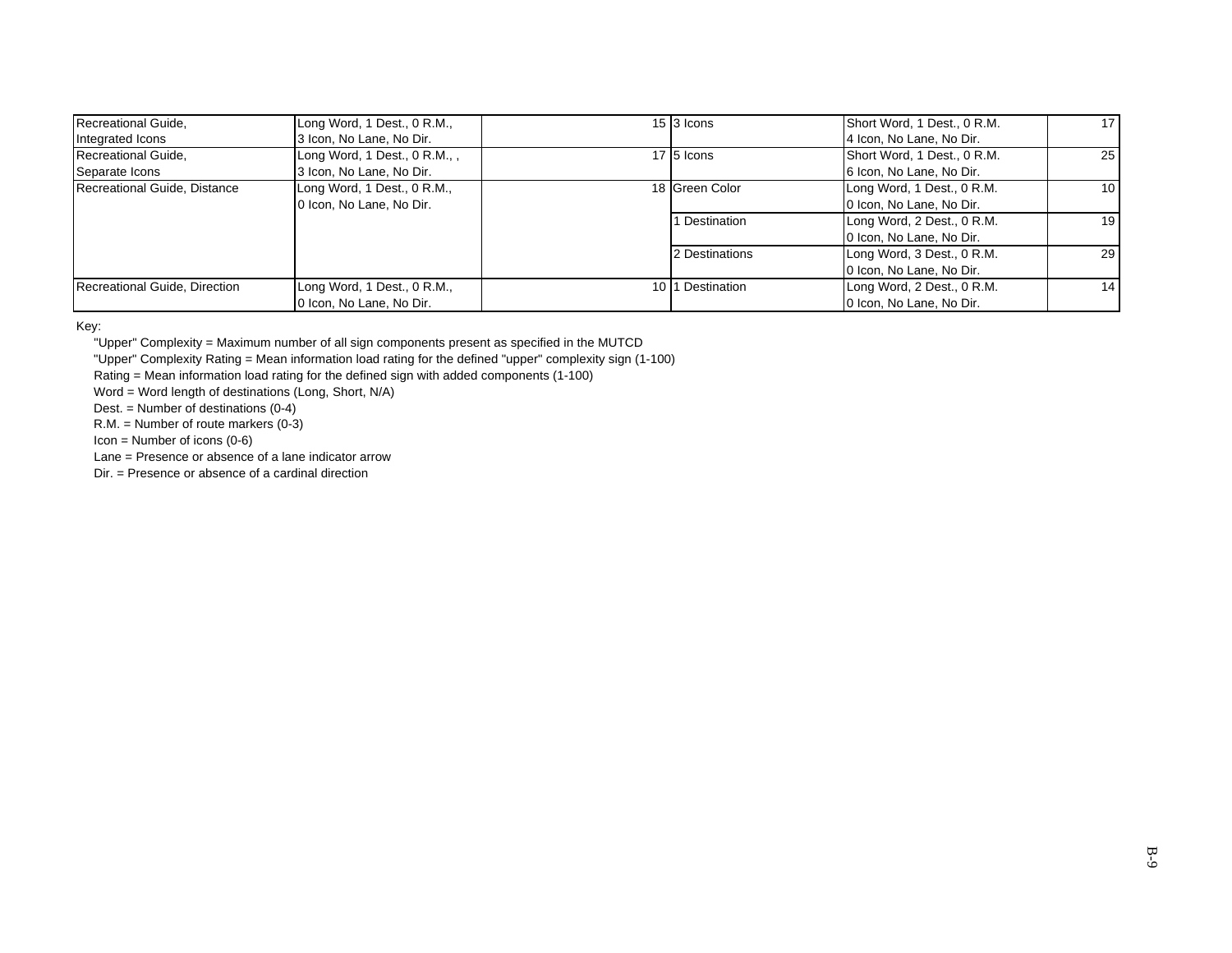| <b>Sign Component</b> | <b>Type and Category</b>  | <b>Definition</b>           | Rating | <b>Difference</b> |
|-----------------------|---------------------------|-----------------------------|--------|-------------------|
| Word Length           | Advance Major Guide,      | Short Word, 1 Dest., 1 R.M. | 12.48  |                   |
|                       | <b>Integrated Exit</b>    | 0 Icon, No Lane, No Dir.    |        |                   |
|                       |                           | Long Word, 1 Dest., 1 R.M.  | 14.95  | $+2.47$           |
|                       |                           | 0 Icon, No Lane, No Dir.    |        |                   |
|                       |                           | Short Word, 2 Dest., 1 R.M. | 17.46  |                   |
|                       |                           | 0 Icon, No Lane, No Dir.    |        |                   |
|                       |                           | Long Word, 2 Dest., 1 R.M.  | 17.46  | $\Omega$          |
|                       |                           | 0 Icon, No Lane, No Dir.    |        |                   |
|                       | Advance Major Guide,      | Short Word, 1 Dest., 1 R.M. | 24.99  |                   |
|                       | Integrated and Lane Drop  | 0 Icon, Lane, No Dir.       |        |                   |
|                       |                           | Long Word, 1 Dest., 1 R.M.  | 29.14  | $+4.15$           |
|                       |                           | 0 Icon, Lane, No Dir.       |        |                   |
|                       | <b>Exit Direction</b>     | Short Word, 1 Dest., 1 R.M. | 14.06  |                   |
|                       |                           | 0 Icon, No Lane, Dir.       |        |                   |
|                       |                           | Long Word, 1 Dest., 1 R.M.  | 23.58  | $+9.52$           |
|                       |                           | 0 Icon, No Lane, Dir.       |        |                   |
|                       |                           | Short Word, 2 Dest., 1 R.M. | 16.07  |                   |
|                       |                           | 0 Icon, No Lane, Dir.       |        |                   |
|                       |                           | Long Word, 2 Dest., 1 R.M.  | 21.21  | $+5.14$           |
|                       |                           | 0 Icon, No Lane, Dir.       |        |                   |
|                       |                           | Short Word, 4 Dest., 1 R.M. | 20.33  |                   |
|                       |                           | 0 Icon, No Lane, Dir.       |        |                   |
|                       |                           | Long Word, 4 Dest., 1 R.M.  | 45.37  | $+25.04$          |
|                       |                           | 0 Icon, No Lane, Dir.       |        |                   |
|                       | Post-Interchange Distance | Short Word, 1 Dest., 0 R.M. | 3.15   |                   |
|                       |                           | 0 Icon, No Lane, No Dir.    |        |                   |
|                       |                           | Long Word, 1 Dest., 0 R.M.  | 6.02   | $+2.87$           |
|                       |                           | 0 Icon, No Lane, No Dir.    |        |                   |
|                       |                           | Short Word, 4 Dest., 0 R.M. | 27.75  |                   |
|                       |                           | 0 Icon, No Lane, No Dir.    |        |                   |
|                       |                           | Long Word, 4 Dest., 0 R.M.  | 26.63  | $-1.12$           |
|                       |                           | 0 Icon, No Lane, No Dir.    |        |                   |
|                       | Interchange Sequence      | Short Word, 1 Dest., 0 R.M. | 4.21   |                   |
|                       |                           | 0 Icon, No Lane, No Dir.    |        |                   |
|                       |                           | Long Word, 1 Dest., 0 R.M.  | 10.3   | $+6.09$           |
|                       |                           | 0 Icon, No Lane, No Dir.    |        |                   |

**TABLE B-3 General effects of sign components on information load**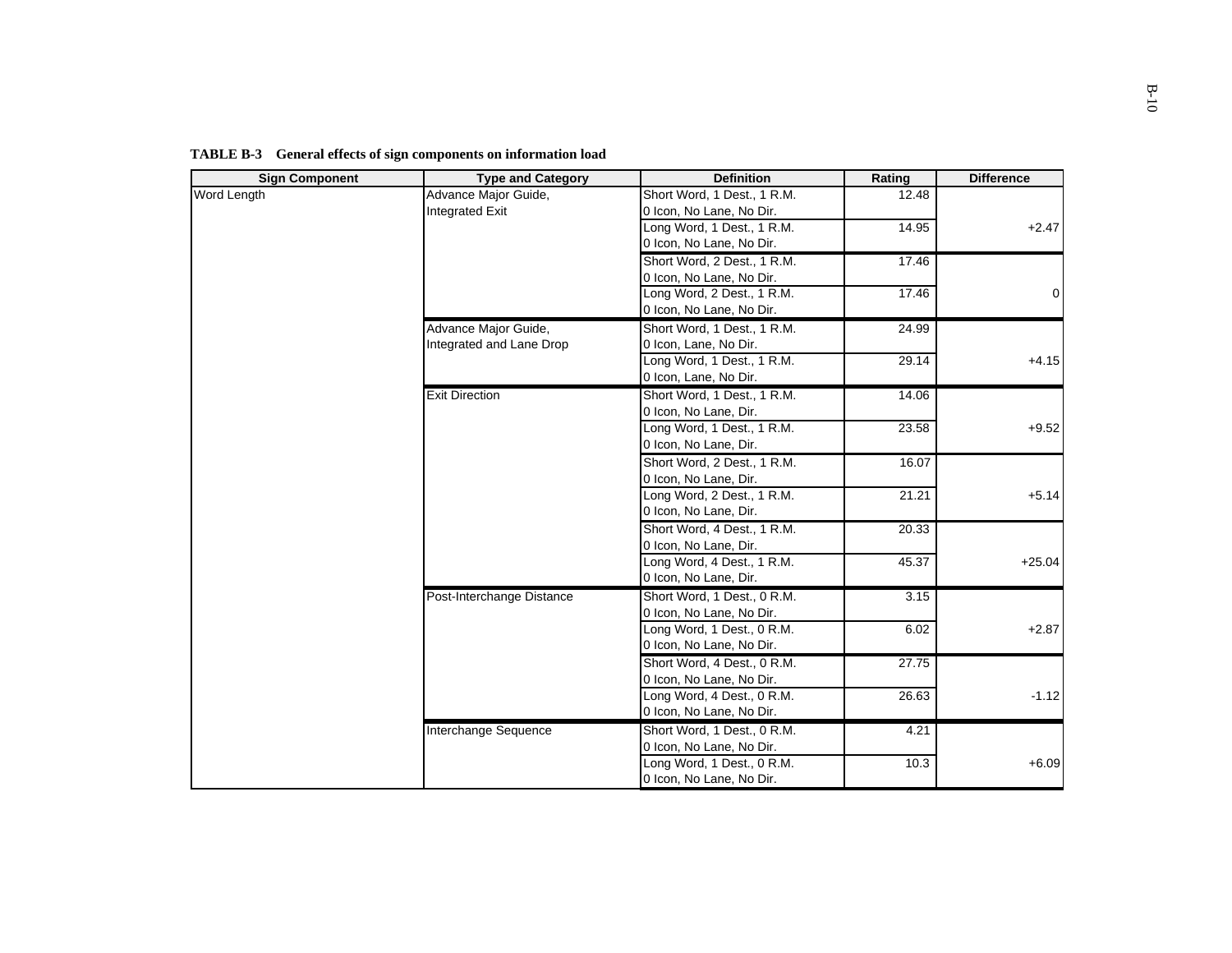| <b>Sign Component</b>         | <b>Type and Category</b>         | <b>Definition</b>           | Rating | <b>Difference</b> |
|-------------------------------|----------------------------------|-----------------------------|--------|-------------------|
| Word Length (Ct'd.)           | Interchange Sequence (Ct'd.)     | Short Word, 3 Dest., 0 R.M. | 26.36  |                   |
|                               |                                  | 0 Icon, No Lane, No Dir.    |        |                   |
|                               |                                  | Long Word, 3 Dest., 0 R.M.  | 32.77  | $+6.41$           |
|                               |                                  | 0 Icon, No Lane, No Dir.    |        |                   |
|                               | Community Interchange            | Short Word, 1 Dest., 0 R.M. | 12.82  |                   |
|                               |                                  | 0 Icon, No Lane, No Dir.    |        |                   |
|                               |                                  | Long Word, 1 Dest., 0 R.M., | 24.15  | $+11.33$          |
|                               |                                  | 0 Icon, No Lane, No Dir.    |        |                   |
|                               |                                  | Short Word, 3 Dest., 0 R.M. | 33.48  |                   |
|                               |                                  | 0 Icon, No Lane, No Dir.    |        |                   |
|                               |                                  | Long Word, 3 Dest., 0 R.M.  | 33.36  | $-0.12$           |
|                               |                                  | 0 Icon, No Lane, No Dir.    |        |                   |
|                               | Recreational Guide,              | Short Word, 1 Dest., 0 R.M. | 10.33  | $+7.8$            |
|                               | Distance                         | 0 Icon, No Lane, No Dir.    |        |                   |
|                               |                                  | Long Word, 1 Dest., 0 R.M.  | 18.13  |                   |
|                               |                                  | 0 Icon, No Lane, No Dir.    |        |                   |
| <b>Number of Destinations</b> | Advance Major Guide,             | Short Word, 1 Dest., 1 R.M. | 20.01  |                   |
|                               | Separate Exit                    | 0 Icon, No Lane, No Dir.    |        |                   |
|                               |                                  | Short Word, 3 Dest., 1 R.M. | 18.42  | $-1.59$           |
|                               |                                  | 0 Icon, No Lane, No Dir.    |        |                   |
|                               |                                  | Short Word, 4 Dest., 1 R.M. | 27.37  | $+7.36$           |
|                               |                                  | 0 Icon, No Lane, No Dir.    |        |                   |
|                               | Advance Major Guide,             | Long Word, 2 Dest., 1 R.M.  | 19.9   |                   |
|                               | Separate Exit and Lane Drop      | 0 Icon, Lane, No Dir.       |        |                   |
|                               |                                  | Long Word, 4 Dest., 1 R.M.  | 39.73  | $+19.74$          |
|                               |                                  | 0 Icon, Lane, No Dir.       |        |                   |
|                               | <b>Multiple Destination Exit</b> | Short Word, 1 Dest., 0 R.M. | 3.15   |                   |
|                               |                                  | 0 Icon, No Lane, No Dir.    |        |                   |
|                               |                                  | Short Word, 3 Dest., 0 R.M. | 27.03  | $+23.88$          |
|                               |                                  | 0 Icon, No Lane, No Dir.    |        |                   |
|                               | <b>Exit Direction</b>            | Short Word, 1 Dest., 1 R.M. | 14.06  |                   |
|                               |                                  | 0 Icon, No Lane, Dir.       |        |                   |
|                               |                                  | Short Word, 2 Dest., 1 R.M. | 16.07  | $+2.01$           |
|                               |                                  | 0 Icon, No Lane, Dir.       |        |                   |
|                               |                                  | Short Word, 4 Dest., 1 R.M. | 20.33  | $+6.27$           |
|                               |                                  | 0 Icon, No Lane, Dir.       |        |                   |
|                               |                                  | Long Word, 1 Dest., 1 R.M.  | 23.58  |                   |
|                               |                                  | 0 Icon, No Lane, Dir.       |        |                   |
|                               |                                  | Long Word, 3 Dest., 1 R.M.  | 23.45  | $-0.13$           |
|                               |                                  | 0 Icon, No Lane, Dir.       |        |                   |
|                               |                                  | Long Word, 4 Dest., 1 R.M.  | 45.37  |                   |
|                               |                                  | 0 Icon, No Lane, Dir.       |        | $+21.79$          |

*(continued on next page)*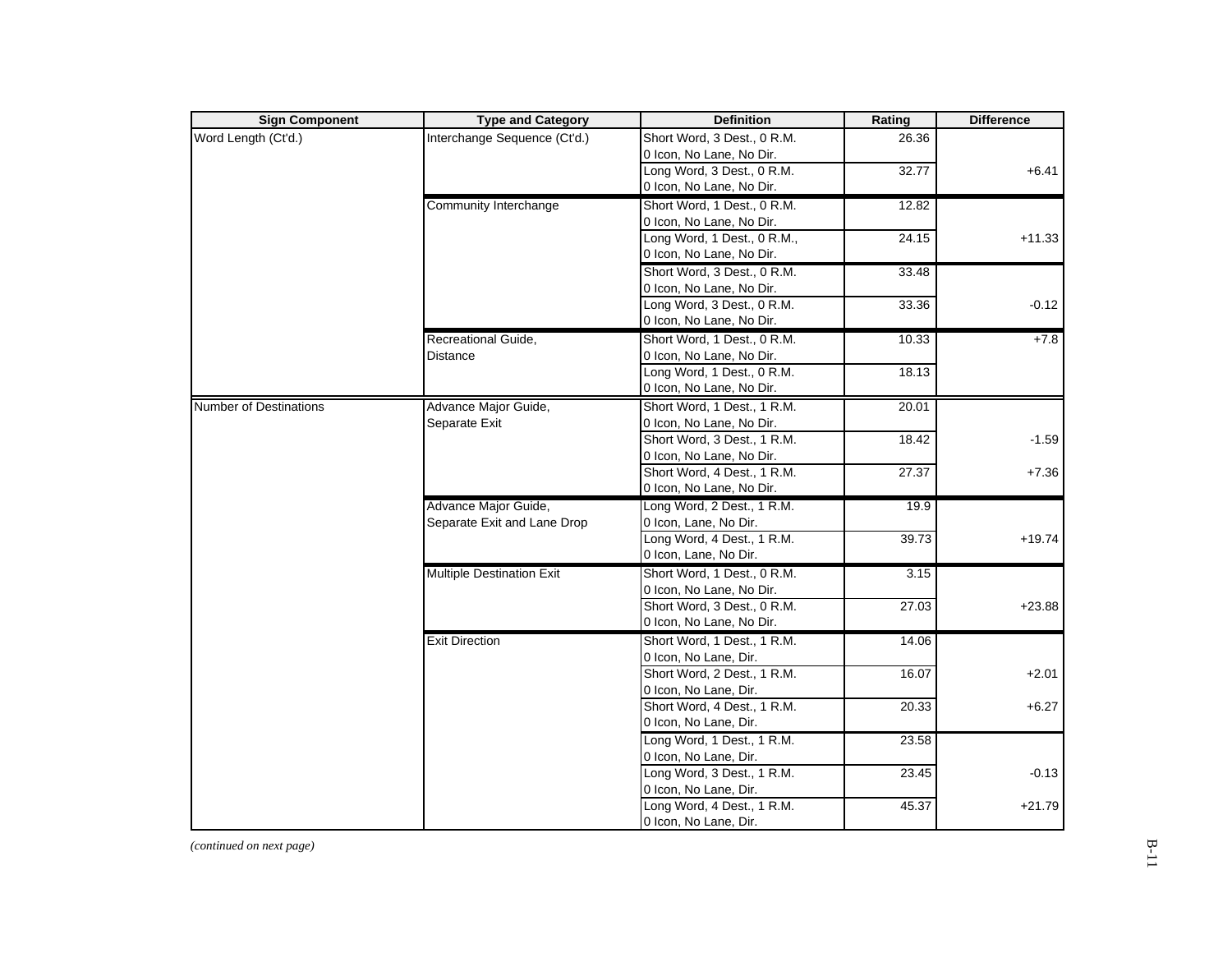#### **TABLE B-3** *(Continued)*

| <b>Sign Component</b>          | <b>Type and Category</b>      | <b>Definition</b>           | Rating            | <b>Difference</b> |
|--------------------------------|-------------------------------|-----------------------------|-------------------|-------------------|
| Number of Destinations (Ct'd.) | Post-Interchange Distance     | Short Word, 1 Dest., 0 R.M. | 3.15              |                   |
|                                |                               | 0 Icon, No Lane, No Dir.    |                   |                   |
|                                |                               | Short Word, 3 Dest., 0 R.M. | 19.63             | $+16.48$          |
|                                |                               | 0 Icon, No Lane, No Dir.    |                   |                   |
|                                |                               | Short Word, 4 Dest., 0 R.M. | $\frac{1}{27.75}$ | $+24.6$           |
|                                |                               | 0 Icon, No Lane, No Dir.    |                   |                   |
|                                |                               | Long Word, 1 Dest., 0 R.M.  | 6.02              |                   |
|                                |                               | 0 Icon, No Lane, No Dir.    |                   |                   |
|                                |                               | Long Word, 3 Dest., 0 R.M.  | 21.27             | $+15.25$          |
|                                |                               | 0 Icon, No Lane, No Dir.    |                   |                   |
|                                |                               | Long Word, 4 Dest., 0 R.M.  | 26.63             | $+20.61$          |
|                                |                               | 0 Icon, No Lane, No Dir.    |                   |                   |
|                                | Interchange Sequence          | Short Word, 1 Dest., 0 R.M. | 4.21              |                   |
|                                |                               | 0 Icon, No Lane, No Dir.    |                   |                   |
|                                |                               | Short Word, 3 Dest., 0 R.M. | 26.36             | $+22.15$          |
|                                |                               | 0 Icon, No Lane, No Dir.    |                   |                   |
|                                |                               | Long Word, 1 Dest., 0 R.M.  | 10.3              |                   |
|                                |                               | 0 Icon, No Lane, No Dir.    |                   |                   |
|                                |                               | Long Word, 3 Dest., 0 R.M.  | 32.77             | $+22.47$          |
|                                |                               | 0 Icon, No Lane, No Dir.    |                   |                   |
|                                |                               | Long Word, 4 Dest., 0 R.M.  | 40.62             | $+30.32$          |
|                                |                               | 0 Icon, No Lane, No Dir.    |                   |                   |
|                                |                               |                             |                   |                   |
|                                | Community Interchange         | Short Word, 1 Dest., 0 R.M. | 12.82             |                   |
|                                |                               | 0 Icon, No Lane, No Dir.    |                   |                   |
|                                |                               | Short Word, 3 Dest., 0 R.M. | 33.48             | $+20.66$          |
|                                |                               | 0 Icon, No Lane, No Dir.    |                   |                   |
|                                |                               | Short Word, 4 Dest., 0 R.M. | 33.02             | $+20.2$           |
|                                |                               | 0 Icon, No Lane, No Dir.    |                   |                   |
|                                | Recreational Guide, Direction | Long Word, 1 Dest., 0 R.M.  | 9.59              |                   |
|                                |                               | 0 Icon, No Lane, No Dir.    |                   |                   |
|                                |                               | Long Word, 2 Dest., 0 R.M.  | 14.27             | $+4.68$           |
|                                |                               | 0 Icon, No Lane, No Dir.    |                   |                   |
| Number of Route Markers        | Advance Major Guide,          | Short Word, 1 Dest., 1 R.M. | 12.48             |                   |
|                                | Integrated Exit               | 0 Icon, No Lane, No Dir.    |                   |                   |
|                                |                               | Short Word, 1 Dest., 2 R.M. | 18.89             | $+6.41$           |
|                                |                               | 0 Icon, No Lane, No Dir.    |                   |                   |
|                                | <b>Exit Direction</b>         | Short Word, 1 Dest., 1 R.M. | 14.06             |                   |
|                                |                               | 0 Icon, No Lane, Dir.       |                   |                   |
|                                |                               | Short Word, 1 Dest., 2 R.M. | 22.82             | $+8.76$           |
|                                |                               | 0 Icon, No Lane, Dir.       |                   |                   |
|                                | Interchange Sequence          | Short Word, 1 Dest., 0 R.M. | 4.21              |                   |
|                                |                               | 0 Icon, No Lane, No Dir.    |                   |                   |
|                                |                               | Short Word, 1 Dest., 1 R.M. | 10.66             | $+6.45$           |
|                                |                               | 0 Icon, No Lane, No Dir.    |                   |                   |
|                                |                               |                             |                   |                   |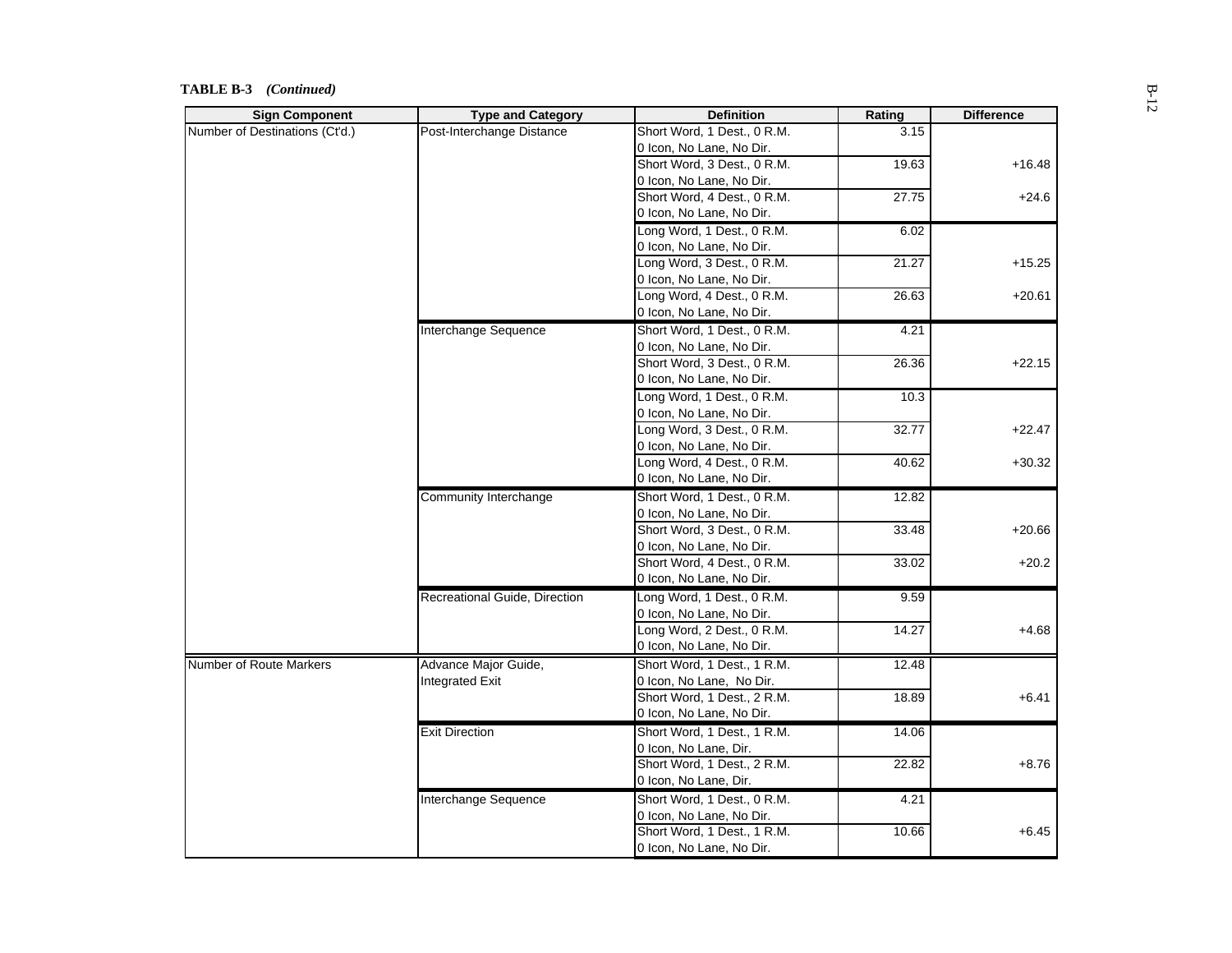| <b>Sign Component</b>           | <b>Type and Category</b>     | <b>Definition</b>           | Rating | <b>Difference</b> |
|---------------------------------|------------------------------|-----------------------------|--------|-------------------|
| Number of Route Markers (Ct'd.) | Interchange Sequence (Ct'd.) | Short Word, 3 Dest., 0 R.M. | 26.36  |                   |
|                                 |                              | 0 Icon, No Lane, No Dir.    |        |                   |
|                                 |                              | Short Word, 3 Dest., 2 R.M. | 29.84  | $+3.48$           |
|                                 |                              | 0 Icon, No Lane, No Dir.    |        |                   |
|                                 |                              | N/A Word, 1 Dest., 1 R.M.   | 8.53   |                   |
|                                 |                              | 0 Icon, No Lane, No Dir.    |        |                   |
|                                 |                              | N/A Word, 2 Dest., 2 R.M.   | 21.4   | $+12.87$          |
|                                 |                              | 0 Icon, No Lane, No Dir.    |        |                   |
|                                 |                              | N/ A Word, 3 Dest., 3 R.M.  | 29.84  | $+21.31$          |
|                                 |                              | 0 Icon, No Lane, No Dir.    |        |                   |
|                                 | Community Interchange        | Short Word, 1 Dest., 0 R.M. | 12.82  |                   |
|                                 |                              | 0 Icon, No Lane, No Dir.    |        |                   |
|                                 |                              | Short Word, 1 Dest., 1 R.M. | 22.52  | $+9.7$            |
|                                 |                              | 0 Icon, No Lane, No Dir.    |        |                   |
|                                 |                              | Short Word, 3 Dest, 0 R.M.  | 33.48  |                   |
|                                 |                              | 0 Icon, No Lane, No Dir.    |        |                   |
|                                 |                              | Short Word, 3 Dest., 2 R.M. | 29.03  | $-4.45$           |
|                                 |                              | 0 Icon, No Lane, No Dir.    |        |                   |
|                                 |                              | N/A Word, 1 Dest., 1 R.M.   | 17.14  |                   |
|                                 |                              | 0 Icon, No Lane, No Dir.    |        |                   |
|                                 |                              | N/A Word, 2 Dest., 2 R.M.   | 24.61  | $+6.96$           |
|                                 |                              | 0 Icon, No Lane, No Dir.    |        |                   |
|                                 |                              | N/A Word, 3 Dest., 3 R.M.   | 30.17  | $+13.03$          |
|                                 |                              | 0 Icon, No Lane, No Dir.    |        |                   |
|                                 | Diagrammatic Guide,          | Short Word, 1 Dest., 2 R.M. | 21.97  |                   |
|                                 | Separate Exit                | 0 Icon, No Lane, No Dir.    |        |                   |
|                                 |                              | Short Word, 1 Dest., 3 R.M. | 29.88  | $+7.91$           |
|                                 |                              | 0 Icon, No Lane, No Dir.    |        |                   |

*(continued on next page)*